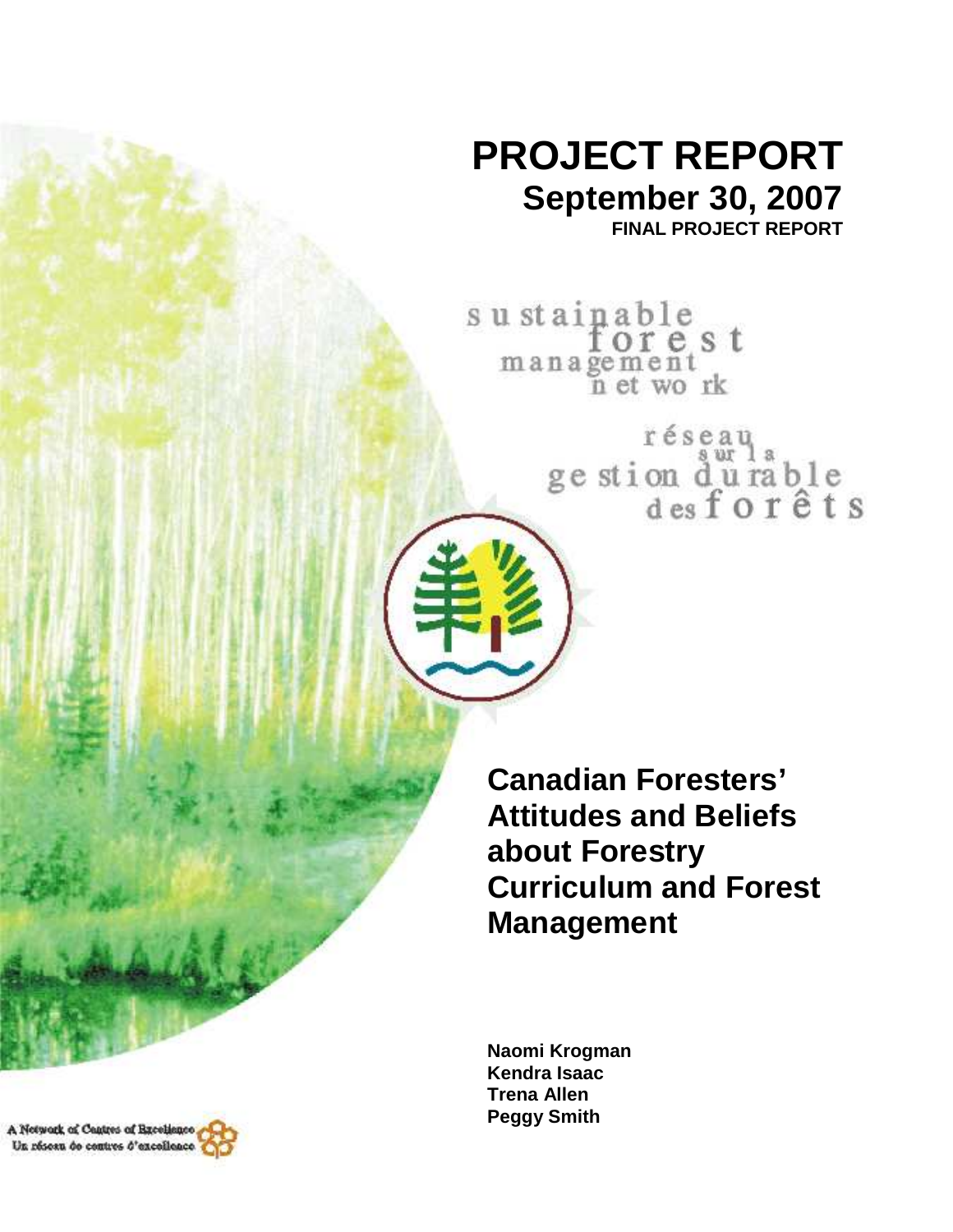# **Canadian Foresters' Attitudes and Beliefs about Forestry Curriculum and Forest Management**

**SFMN Project: Professional Forestry Certification in the New Millennium: Opportunities and Constraints for Forestry Curriculum Change** 

**By:** 

**Naomi Krogman**  Department of Rural Economy University of Alberta, Edmonton, Alberta naomi.krogman@ualberta.ca

**Kendra Isaac**  Department of Rural Economy University of Alberta, Edmonton, Alberta

**Trena Allen**  Department of Rural Economy University of Alberta, Edmonton, Alberta

**Peggy Smith**  Forestry Faculty Lakehead University, Thunder Bay, Ontario

> **September 30, 2007 Edmonton, Alberta, Canada.**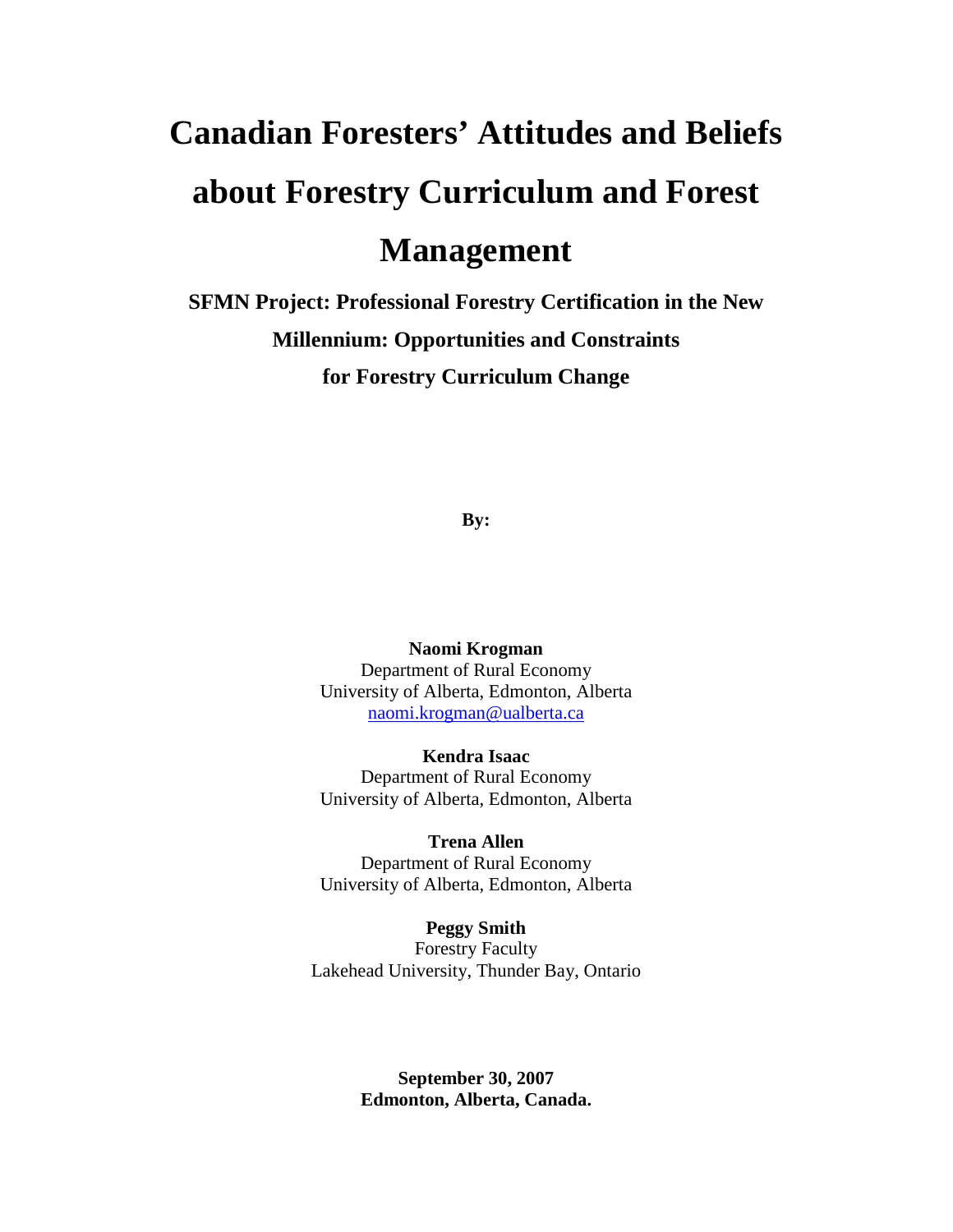#### **ABSTRACT**

The purpose of the project is to describe Canadian professional foresters' attitudes and beliefs in regards to the appropriateness of their undergraduate forestry training and continuing educational opportunities, particularly around public involvement and Aboriginal consultation, for their current work situations. This study analyzes original data from an exhaustive internet survey administered to Canadian registered professional foresters between May 2003 and February 2004 yielding a total N of 956, and a 16% response rate. Survey results suggest that the nature of knowledge areas and skills used by professional foresters changes throughout their career, where technical skills and natural sciences are more important in early career (first five years) and more complex multi-stakeholder, social science and humanities-related knowledge areas and skills are important in late career. In terms of continuing education, RPFs consider skill sets and knowledge areas related to the involvement of Aboriginal peoples as less important then those related to more general public involvement. When asked which training they received that was not useful over the span of their professional career most respondents listed general science, math, computer training and computer programming and that their undergraduate forestry programs placed too much focus on technical skills and did not provide adequate mentoring. Foresters in our sample view Aboriginal peoples as an important stakeholder with land uses that are compatible with other land uses, that Aboriginal peoples should receive more benefits from forestry, and have a unique voice in discussions regarding forest management. Foresters reported that they should consult with the public about forest management, but that it is their expertise above all that should guide them before public preferences, special interest group input or regulation. When asked about the greatest career challenge foresters face in their work, the four key themes in the data were adapting to a constantly changing set of government policies, working with little job security, exercising their own ethics amidst demands by several forest stakeholders, and finding a fruitful way to work with difficult co-workers and associates of the forest industry.

**Keywords:** Foresters' attitudes and beliefs, forestry curriculum, professional forestry certification, forestry continuing education, role of public involvement and Aboriginal consultation in forestry training.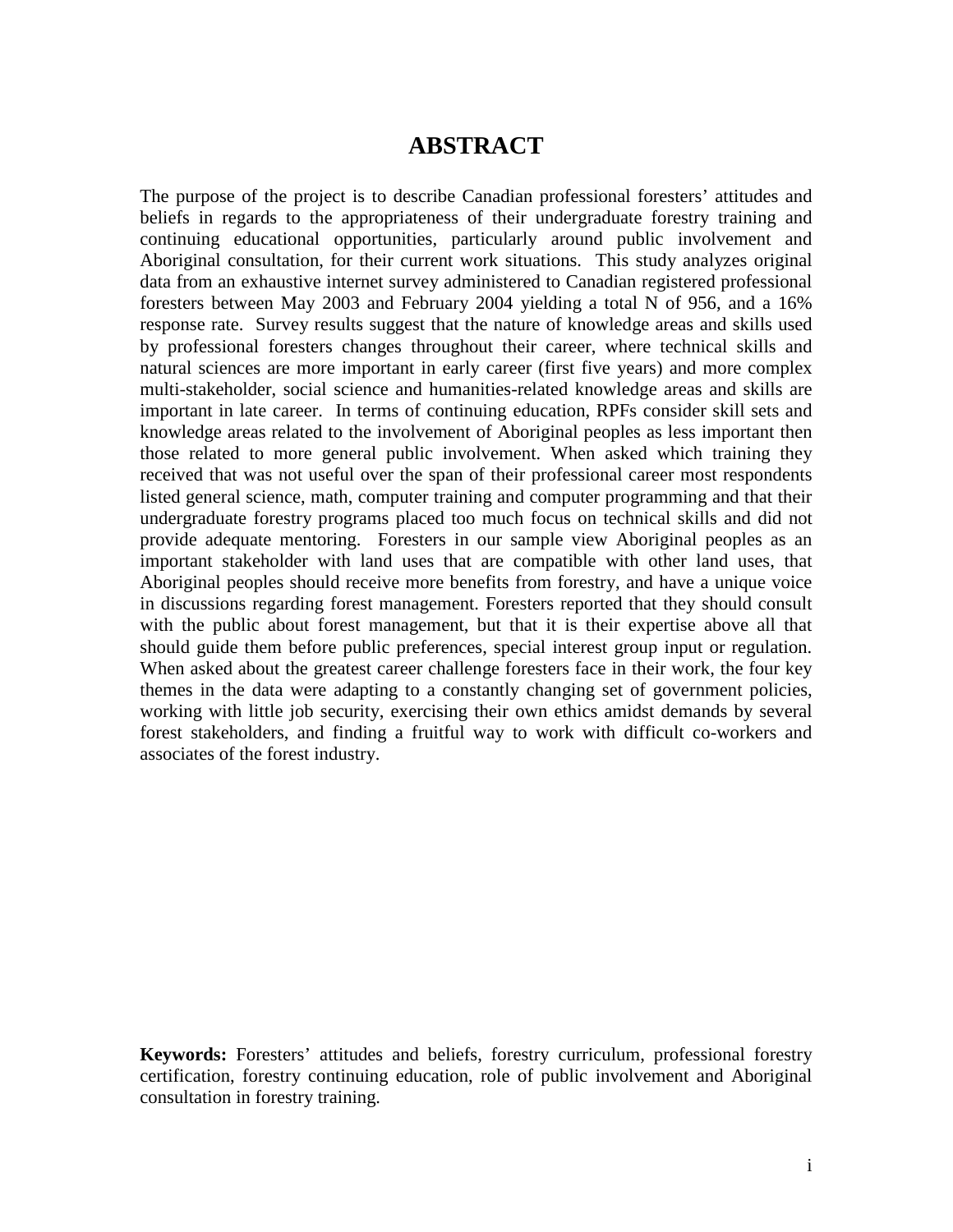### **ACKNOWLEDGEMENTS**

We would like to acknowledge the Canadian Forestry Accreditation Board, each of the Professional Forestry Associations of Canada, the Canadian Forestry Institute, the Faculty of Forestry at Lakehead University, the Department of Rural Economy at the University of Alberta, each of the Accredited Forestry Programs in Canada, and the National Aboriginal Forestry Association, for their cooperation and support in this project. In particular, we thank the Sustainable Forest Management Network for their remarkable support throughout all stages of the project.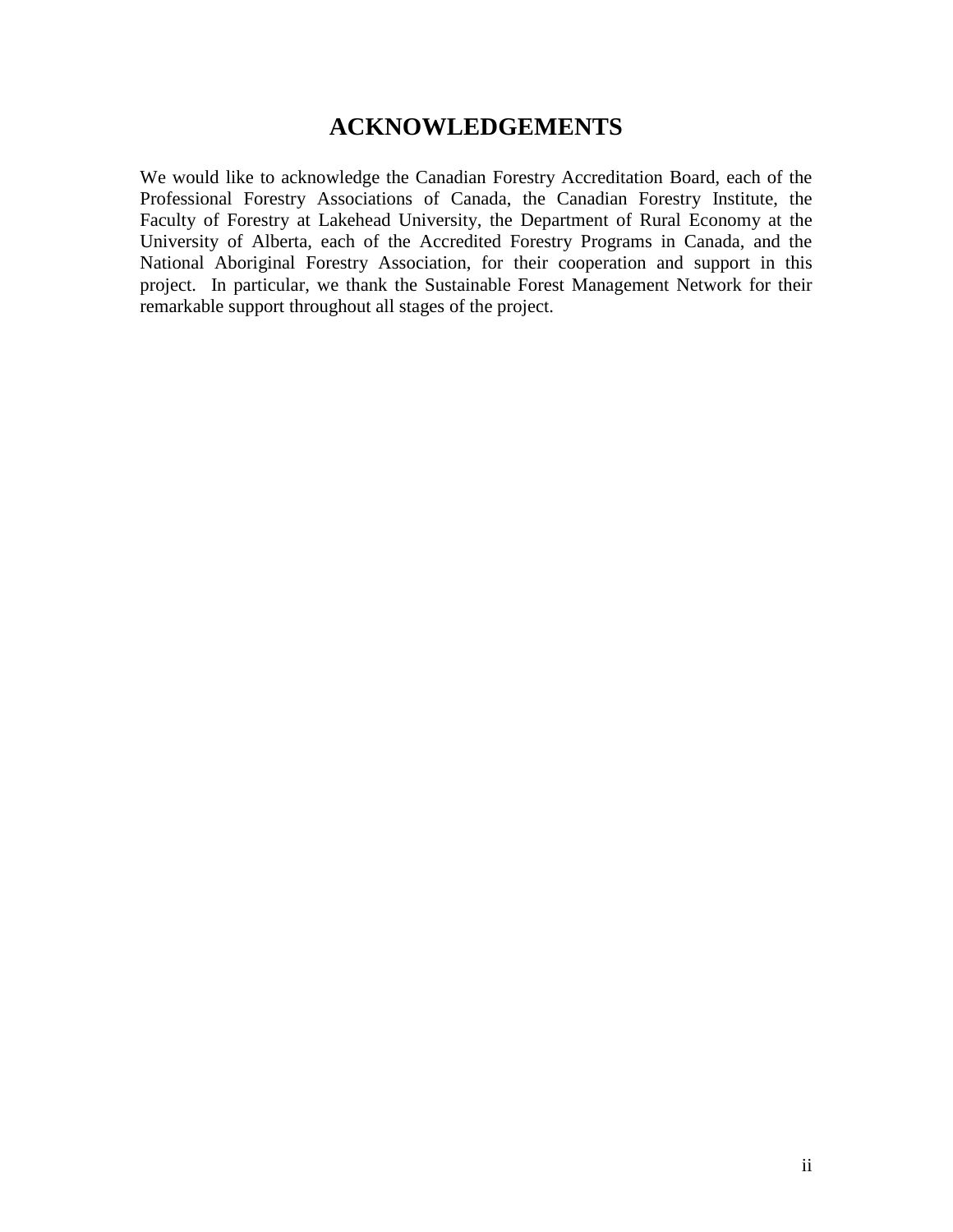# **TABLE OF CONTENTS**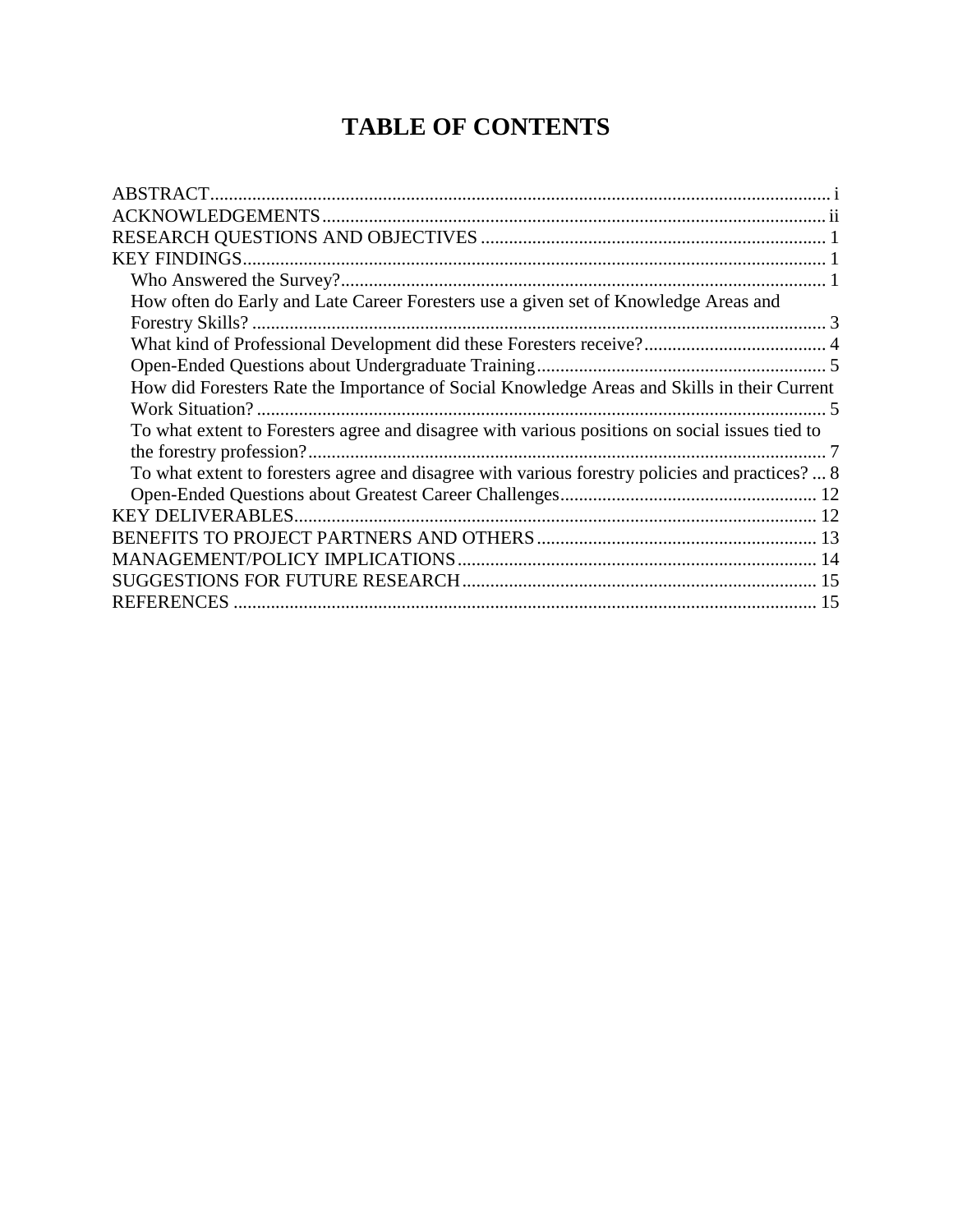# **RESEARCH QUESTIONS AND OBJECTIVES**

The objective of this project has been to provide a comprehensive picture of Canadian professional forester attitudes and beliefs in regards to the appropriateness of their undergraduate forestry training and continuing educational opportunities, particularly around public involvement and Aboriginal consultation, for their current work situations.

Some key questions asked are:

- How often do early and late career foresters use a given set of knowledge areas and forestry skills?
- What kind of professional development did these foresters receive? What parts of their undergraduate training did they find most useful, not useful, and relevant at different career stages?
- How did foresters rate the importance of social knowledge areas and skills in their current work situation?
- To what extent do foresters agree and disagree with various positions on social issues tied to the forestry profession?
- To what extent to foresters agree and disagree with various forestry policies and practices?
- What are the great career challenges foresters face in Canada?

## **KEY FINDINGS**

#### *Who Answered the Survey?*

| <b>Provincial Forester Association</b>                            | Sample from<br>Association | RFPs in Canada from<br>Association |
|-------------------------------------------------------------------|----------------------------|------------------------------------|
| <b>Association of BC Forest Professionals</b>                     | 47%                        | 48%                                |
| College of Alberta Professional Foresters                         | 18%                        | 7%                                 |
| <b>Ontario Professional Forester Association</b>                  | 11%                        | 11%                                |
| Ordre des ingenieurs forestiers du Quebec                         | 16%                        | 28%                                |
| Registered Professional Foresters Association of Nova Scotia      | 2%                         | 2%                                 |
| Newfoundland & Labrador CIF/RPF program                           | 1%                         | 1%                                 |
| Association of Registered Professional Foresters of New Brunswick | 4%                         | 3%                                 |

**Table 1.** Response Rate by Professional Forester Association

The provincial breakdown of sample respondents is quite similar to the breakdown of association membership across the country. The exceptions are when it comes to the Alberta and Quebec associations. Our sample was found to over-represent RPFs from Alberta by 9% and underrepresent RPFs from Quebec by 12%. As the requirements of membership in each provincial association are varied and we were told of the importance of province during consultation, the 956 respondents were weighted according to their provincial association membership.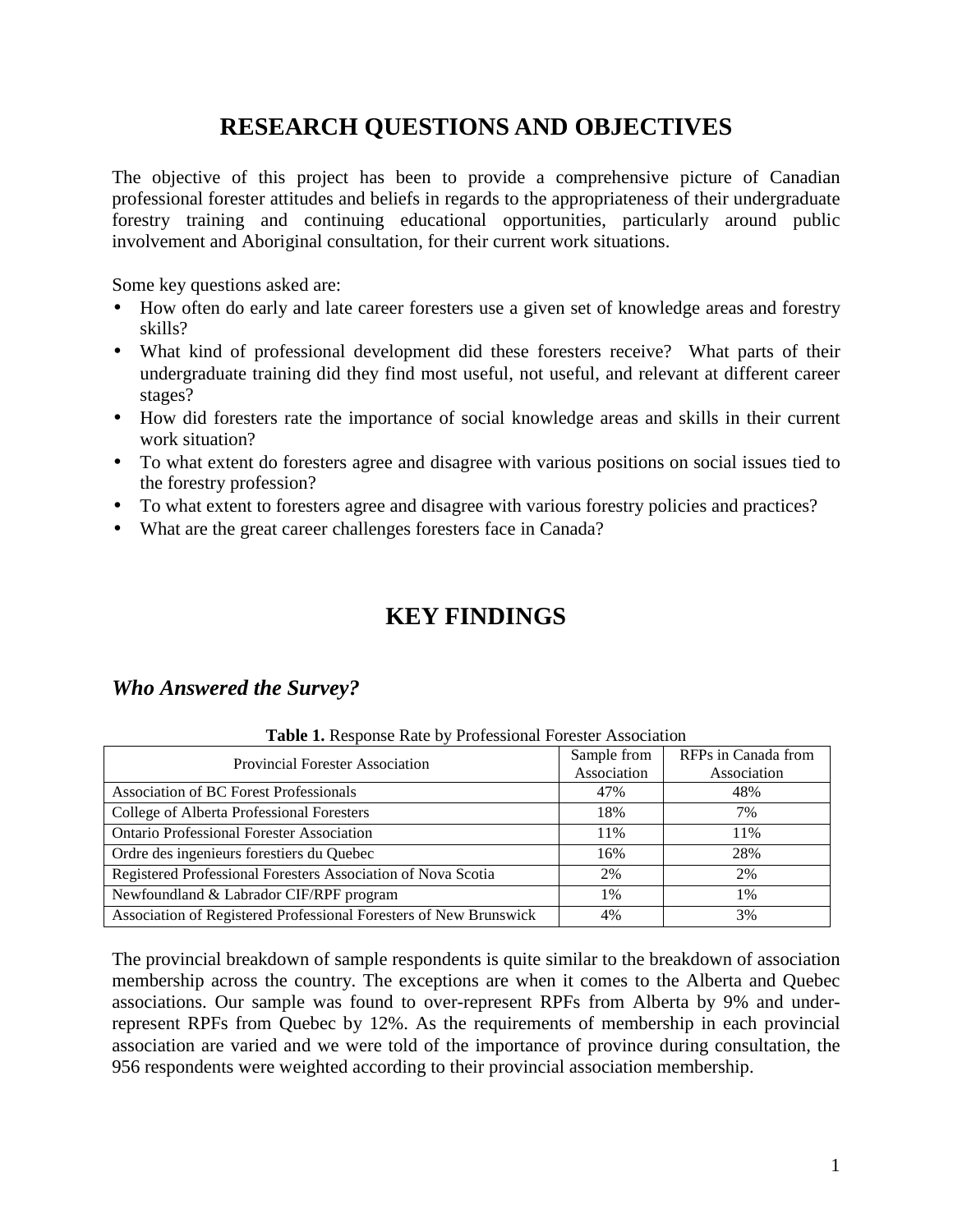| <b>Descriptive Category</b> |                  | <b>Survey Sample</b> | <b>RPF</b> Demographics |
|-----------------------------|------------------|----------------------|-------------------------|
| Gender                      | Male             | 80%                  | 83%                     |
|                             | Female           | 20%                  | 17%                     |
|                             | Private Industry | 30%                  | 34%                     |
| Employer<br>Organization    | Government       | 29%                  | 30%                     |
|                             | Consultant       | 20%                  | 19%                     |

**Table 2.** Survey Respondent Comparison with Census Demographics for Foresters

Index of Dissimilarity = 
$$
\sum \frac{(3, 3, 4, 1, 1)}{2} = 0.06
$$

After weighting the data by membership, we compared the gender and employer organization demographics of our sample to those of foresters found in the census data from 2003. We established that the gender and employer organization categories were quite similar to those of the population of foresters in the census. We calculated the Index of Dissimilarity as a test of representativeness and found it to have a value of 0.06. According to Sakoda (1981) the index of dissimilarity is one half of the sum of the absolute differences between the two groups. This index can be interpreted as the proportion in the groups that make it dissimilar from an even distribution. A value of 0.10 is considered to be normal and thus our sample can be considered representative of the population.

| Variable                 | Variable's<br>characteristic | Sample Description |
|--------------------------|------------------------------|--------------------|
|                          | Average                      | $40.9*$            |
|                          | $<$ 30                       | 14.7%              |
| Age                      | 30-40                        | 36.4%              |
|                          | $41 - 50$                    | 31.0%              |
|                          | > 50                         | 17.9%              |
|                          | Diploma                      | 19.7%              |
| Education                | Bachelor's Degree            | 94.3%              |
|                          | <b>Multiple Degrees</b>      | 8.9%               |
|                          | Post Graduate Degree         | 28.9%              |
|                          | Average                      | $8.1*$             |
|                          | < 5                          | 41.3%              |
| Years at Current Job     | $5-10$                       | 33.3%              |
|                          | 11-20                        | 16.4%              |
|                          | >20                          | 8.9%               |
|                          | Full-time                    | 88.2%              |
| <b>Employment Status</b> | Part-time                    | 3.4%               |
|                          | Temporary/Seasonal           | 5.5%               |

**Table 3.** Other Sample Characteristics

\* Denotes average rather than percentage

We found the average age of respondents to be 41 years and the largest portion of our sample fell within the 30-40 age category. The bulk of our sample (94%) had an undergraduate bachelor's degree while smaller portions had a post-graduate degree (29%) or multiple undergraduate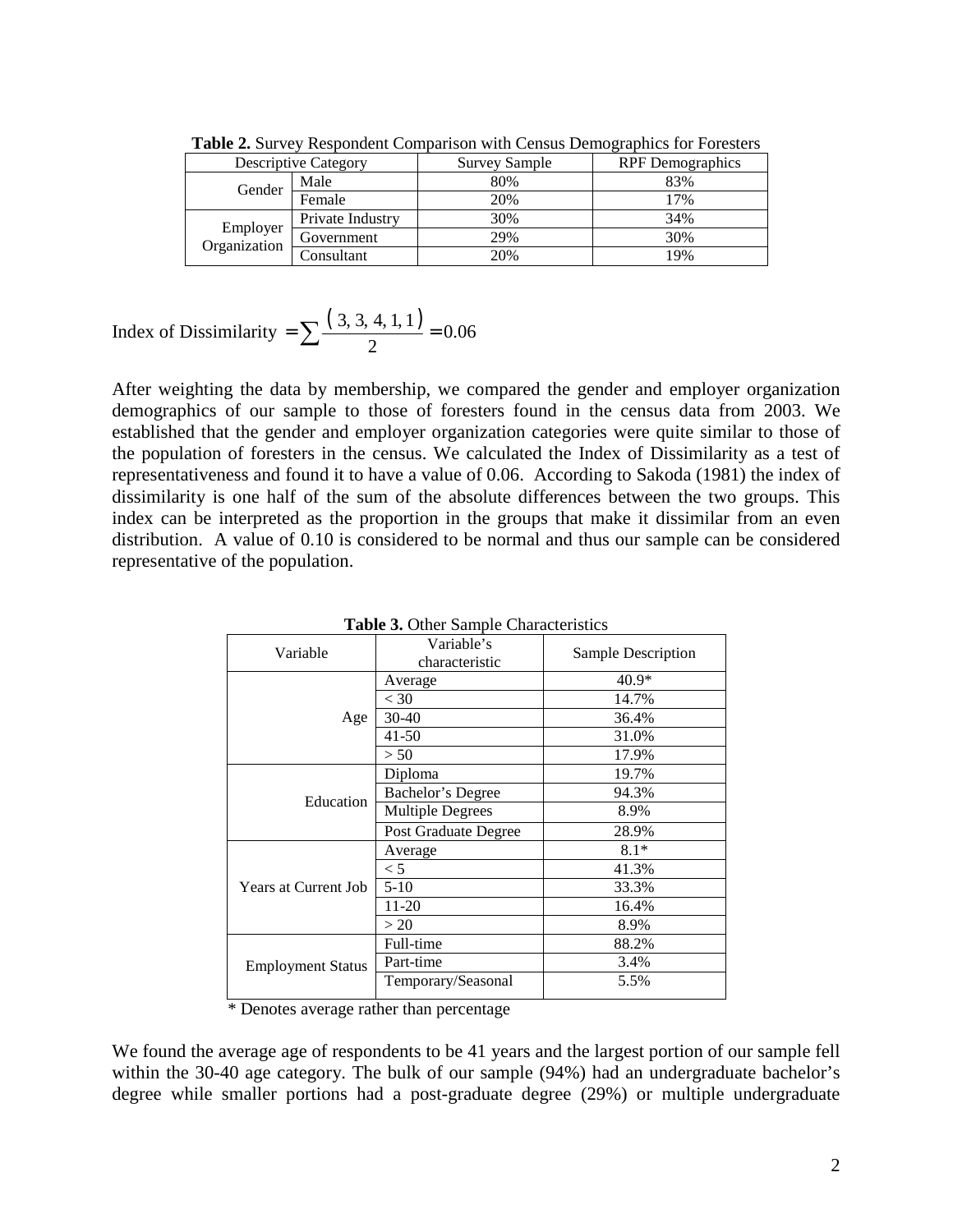degrees (9%). The average number of years that respondents had been at their current job was 8 years but a large proportion had been at their jobs for less than 5 years. The majority of respondents were employed full time (88%).

#### *How often do Early and Late Career Foresters use a given set of Knowledge Areas and Forestry Skills?*

| Knowledge Areas                      | <b>Early Career</b><br>Forester<br>Means | Late Career<br>Forester<br>Means | Statistically<br>Significant<br><b>Differences</b> | More<br>Important for<br>which career<br>stage? |
|--------------------------------------|------------------------------------------|----------------------------------|----------------------------------------------------|-------------------------------------------------|
| Basic and Quantitative sciences      | 3.76                                     | 3.44                             | Yes                                                | Early                                           |
| <b>Forest Sciences</b>               | 4.48                                     | 3.88                             | Yes                                                | Early                                           |
| Forest Management and Utilization    | 4.07                                     | 4.49                             | N <sub>0</sub>                                     |                                                 |
| Social Sc & humanities               | 3.35                                     | 4.36                             | Yes                                                | Late                                            |
| Business & Organizational Management | 3.55                                     | 4.56                             | Yes                                                | Late                                            |
| <b>Communication skills</b>          | 4.31                                     | 4.80                             | N <sub>o</sub>                                     |                                                 |
| Technical skills (field)             | 4.43                                     | 3.29                             | Yes                                                | Early                                           |
| Computer skills                      | 3.83                                     | 3.73                             | Yes                                                | Early                                           |
| Managerial skills                    | 3.31                                     | 4.62                             | Yes                                                | Late                                            |
| Problem solving skills               | 4.15                                     | 4.68                             | N <sub>0</sub>                                     |                                                 |

**Table 4.** Significantly Different Knowledge Areas and Skills

 $*(N=769)$ 

The t-test analysis shows that there are some statistically significant differences between the importance of the skills and knowledge areas used in early and late RFP careers  $(p<0.05)$ . On average, foresters ranked technical and field skills, forest sciences, computer skills, and basic and quantitative sciences higher in the early career stage (4.4, 4.5, 3.8, and 3.8 respectively) compared to those in the advanced career stage (3.3, 3.5, 3.7, and 3.4 respectively). Professional foresters in the later stage of their careers were found to rate the importance of social sciences and humanities higher, on average, than those in the early stage. The mean was found to be 4.4 for advanced career stage foresters compared to a mean of 3.4 for early career stage foresters. Managerial skills were similarly ranked higher in this career stage (means of 3.3 for early and 4.6 for late career). These results imply that the nature of knowledge areas and skills used by professional foresters changes throughout their career. They shift from the use of technical skills and natural sciences to more complex multi-stakeholder, social science and humanities-related knowledge areas and skills.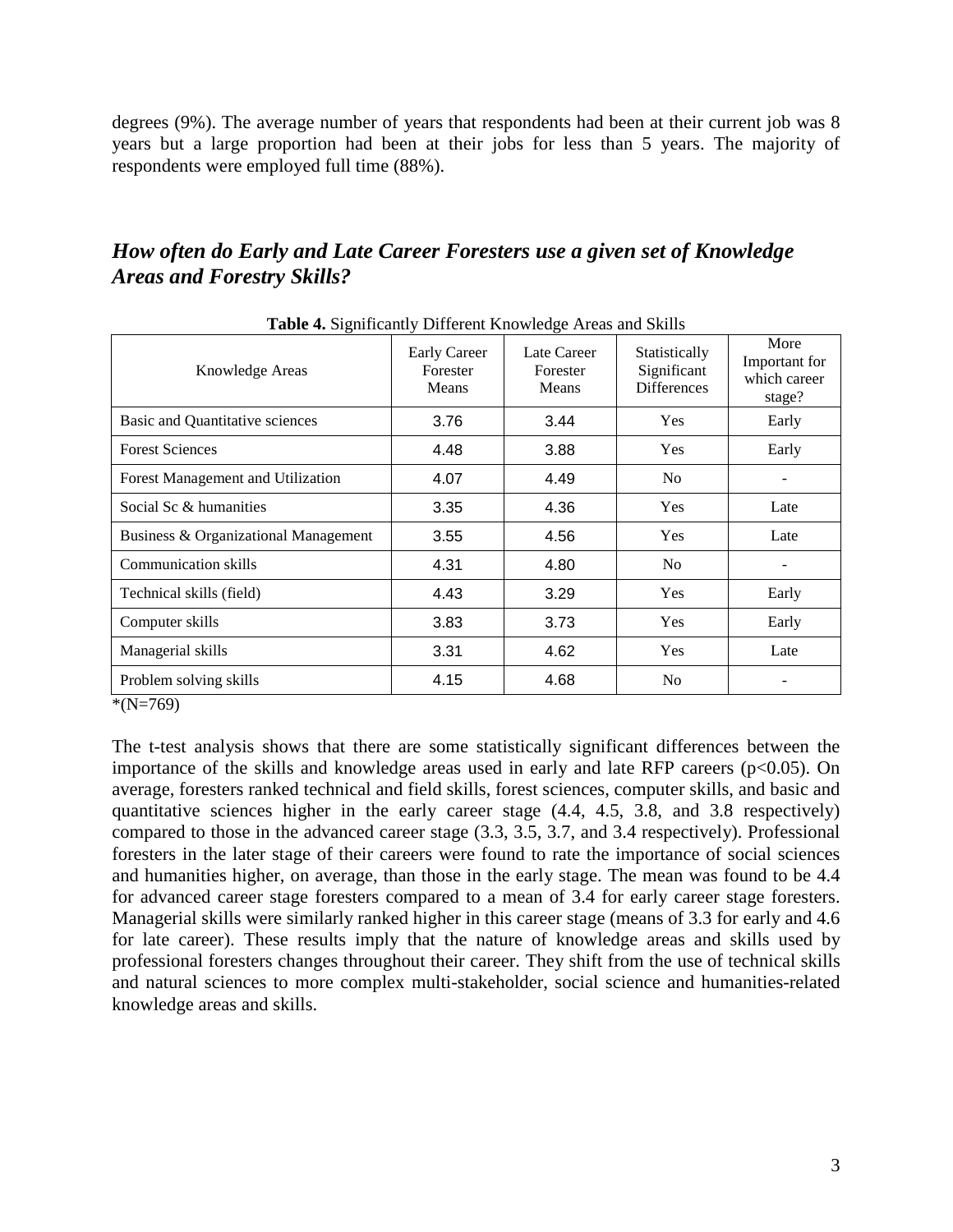#### *What kind of Professional Development did these Foresters receive?*

| <b>Course Description</b>                                                           | Number | % taken | Rank           |
|-------------------------------------------------------------------------------------|--------|---------|----------------|
| Provincial Forest Legislation                                                       | 410    | 51.4    | 1              |
| Professional Forester Standards and Accountability                                  | 403    | 50.6    | $\overline{c}$ |
| <b>Forest Management Planning</b>                                                   | 360    | 45.2    | 3              |
| Silviculture Systems                                                                | 271    | 34.0    | $\overline{4}$ |
| Dispute Resolution, Negotiations, Problem-solving                                   | 270    | 33.9    | 5              |
| <b>Forest Certification Systems</b>                                                 | 263    | 33.0    | 6              |
| Design of Silviculture, Treatment and Harvesting Prescriptions                      | 258    | 32.4    | 7              |
| <b>Public Participation</b>                                                         | 243    | 30.5    | 8              |
| Biodiversity                                                                        | 231    | 29.0    | 9              |
| Classification, Inventory and Mapping of forests, including GIS                     | 228    | 28.6    | 10             |
| Emerging approaches to Forest Ecosystem, Land Management<br>and Adaptive Management | 191    | 24.0    | 11             |
| <b>Vegetation Management</b>                                                        | 165    | 20.7    | 12             |
| <b>Forest Pest Management</b>                                                       | 157    | 19.7    | 13             |
| Monitoring and Auditing of Forest Management Practices                              | 156    | 19.6    | 14             |
| <b>Forest Soils</b>                                                                 | 146    | 18.3    | 15             |
| <b>Aboriginal Consultation</b>                                                      | 143    | 17.9    | 16             |
| Planning and Roads Location                                                         | 114    | 14.3    | 17             |
| Changing Economic and Social Pressures affecting Forest<br>Management               | 108    | 13.6    | 18             |
| <b>Terrain Stability</b>                                                            | 95     | 11.9    | 19             |
| Aboriginal Cultural/Archaeological Resource Management                              | 94     | 11.8    | 20             |
| <b>Forest Business Planning</b>                                                     | 94     | 11.8    | 20             |
| Community Forestry or Co-management                                                 | 73     | 9.2     | 21             |
| <b>Community Consultation</b>                                                       | 72     | 9.0     | 22             |
| <b>Environmental Ethics</b>                                                         | 67     | 8.4     | 23             |
| Aboriginal Resource Management                                                      | 40     | 5.0     | 24             |
| <b>International Forest Legislation</b>                                             | 24     | 3.0     | 25             |

**Table 5.** Listing, Ranking of Continuing Education Courses Completed By Respondents

The average number of continuing education courses that were taken within the past five years was 9. The analysis of the courses taken by respondents shows that the more technical types were ranked in the top half of courses completed. The highest ranked courses taken were provincial forest legislation (51.4%) and professional forester standards and accountability (50.6%). Both courses are important when it comes to maintaining professional knowledge in areas of forestry practice and ethics. These particular courses may be popular due to entrance exam and continuing practice requirements in some of the provinces. Two courses, "dispute resolution, negotiations, and problem-solving" and "public participation", ranked fifth and eighth respectively. These were the only social sciences and humanities-related courses that ranked among the top half of the courses taken.

Overall, courses related to public participation and Aboriginal involvement were ranked in the bottom half of courses taken. Professional foresters were found to complete courses related to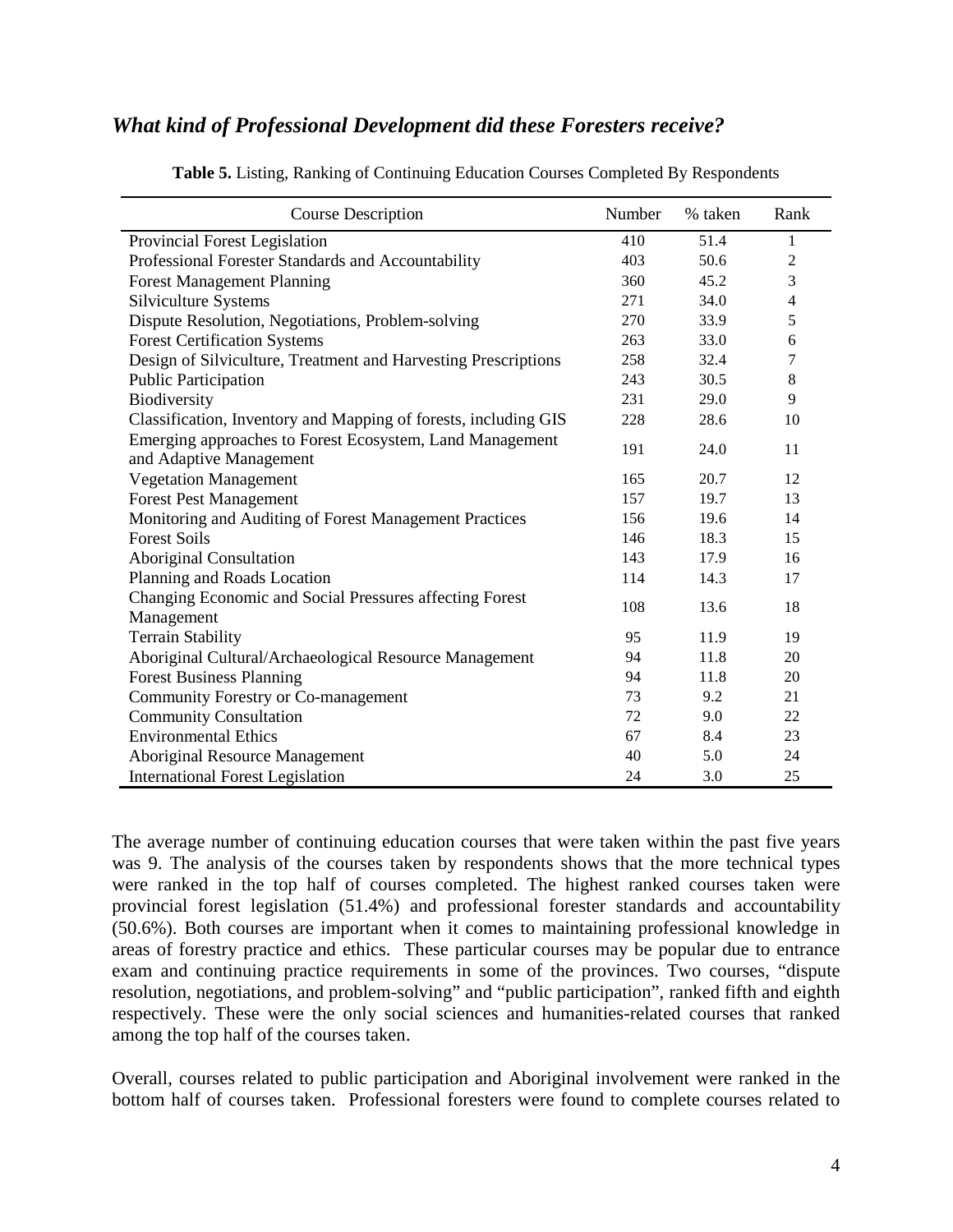public participation (30.5%) more often than specific courses related to Aboriginal consultation (17.9%) which placed 16th overall. Less than 18% of professional foresters surveyed have completed a course that would train them in ways to improve their capacity to engage in Aboriginal consultation.

#### *Open-Ended Questions about Undergraduate Training*

In general, the qualitative analysis indicates that professional foresters are more likely to list business and organization/people management (19%), computers and technology (8%), communication skills (8%), Aboriginal peoples/community knowledge (7%) and public relations/consultation (7%) as the weakest areas of their undergraduate experience. These knowledge areas and skills were reported as being used by respondents but areas in which they received inadequate training. When asked which training they received that was not useful over the span of their professional career most respondents listed general science, math, computer training and computer programming. From these qualitative findings, it appears some of the computer training received has been irrelevant, where other computer training desired on the job is not provided in the forestry program. Some of the weaknesses identified for current undergraduate forestry programs include the focus on technical skills and the lack of experience or mentoring.

#### *How did Foresters Rate the Importance of Social Knowledge Areas and Skills in their Current Work Situation?*

When asked to rank the importance of a set of knowledge areas and skills according to their use in respondents' current jobs RPFs ranked public relation skills the highest (4.25). Dispute resolution, negotiation, and problem solving was ranked second (4.17) with interdepartmental teamwork skills (4.16) and integrated resource management planning (4.15) ranked of similar importance. Public participation and environmental ethics were rated as important overall (means of 3.97 and 4.09 respectively) while skills related to mapping social values and legal training to interpret Aboriginal land use court decisions were rated as unimportant (2.79 and 2.53). There were several other skill sets that had means around the neutral importance level.

The means of skills and knowledge areas related specifically to Aboriginal involvement were found to lie around the neutral level of importance ranging from 3.44 to 2.53. When the means of more general skills are compared with those of the same skills applied specifically to Aboriginal peoples they were found to be ranked of similar importance but consistently higher. For example, public participation or community consultation, partnerships with surrounding communities and mapping social values, were found to have means of 3.97, 3.44, and 2.79 respectively. In contrast, Aboriginal consultation, partnerships with Aboriginal communities, and mapping Aboriginal values were found to have means of 3.40, 3.17, and 2.74. These findings clearly indicate that RPFs consider skill sets and knowledge areas related to the involvement of Aboriginal peoples as less important than those related to more general public involvement.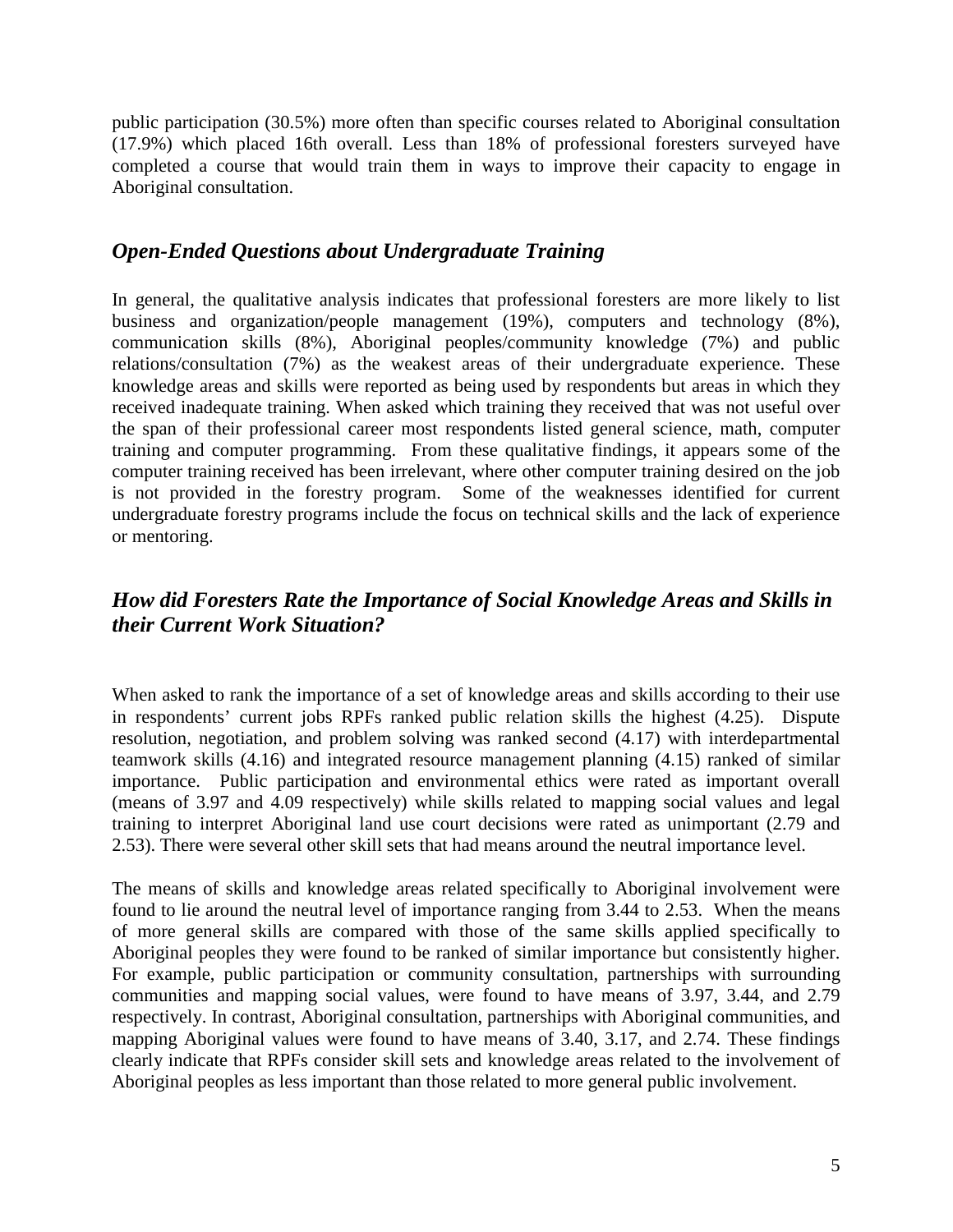| <b>Knowledge Areas and Skill Sets</b>                                           | Unimpo-<br>rtant | $\overline{2}$ | $\overline{\mathbf{3}}$ | $\overline{\mathbf{4}}$ | <b>Very</b><br>Important | Don't<br><b>Know</b> | <b>Mean</b><br>(St Dev) |
|---------------------------------------------------------------------------------|------------------|----------------|-------------------------|-------------------------|--------------------------|----------------------|-------------------------|
| 1. Public Participation or<br><b>Community Consultation</b>                     | 6%               | 7%             | 15%                     | 26%                     | 45%                      | 1%                   | 3.97<br>(1.20)          |
| 2. Forest co-management and<br>community forestry                               | 16%              | 16%            | 26%                     | 25%                     | 14%                      | 4%                   | 3.05<br>(1.29)          |
| 3. Historical treaty rights and<br>recent developments in Treaty<br>settlements | 20%              | 13%            | 18%                     | 24%                     | 20%                      | 4%                   | 3.11<br>(1.45)          |
| 4. Traditional Aboriginal land use<br>and knowledge                             | 18%              | 14%            | 22%                     | 24%                     | 16%                      | 4%                   | 3.07<br>(1.36)          |
| 5. Aboriginal consultation                                                      | 17%              | 12%            | 14%                     | 24%                     | 30%                      | 3%                   | 3.40<br>(1.47)          |
| 6. Integrated resource<br>management planning                                   | 3%               | 6%             | 12%                     | 30%                     | 48%                      | $<$ 1%               | 4.15<br>(1.05)          |
| 7. Environmental Ethics                                                         | 3%               | 5%             | 15%                     | 34%                     | 42%                      | 2%                   | 4.09<br>(1.01)          |
| 8. Dispute Resolution,<br><b>Negotiations, Problem Solving</b>                  | 3%               | 4%             | 15%                     | 30%                     | 48%                      | 1%                   | 4.17<br>(1.02)          |
| 9. Public relation skills                                                       | 2%               | 4%             | 11%                     | 34%                     | 50%                      | $<$ 1%               | 4.25<br>(0.94)          |
| 9. Policy advocacy skills                                                       | 7%               | 13%            | 24%                     | 36%                     | 18%                      | 2%                   | 3.47<br>(1.15)          |
| 10. Partnership development<br>skills with surrounding<br>communities           | 10%              | 13%            | 22%                     | 32%                     | 22%                      | 1%                   | 3.44<br>(1.26)          |
| 11. Partnership development<br>skills with Aboriginal<br>communities            | 19%              | 13%            | 17%                     | 26%                     | 21%                      | 3%                   | 3.17<br>(1.42)          |
| 12. Mapping social values                                                       | 22%              | 17%            | 23%                     | 22%                     | 10%                      | 6%                   | 2.79<br>(1.32)          |
| 13.<br>Mapping Aboriginal values                                                | 25%              | 16%            | 23%                     | 20%                     | 11%                      | 6%                   | 2.74<br>(1.36)          |
| Legal training to interpret<br>14.<br>Aboriginal Land use court<br>decisions    | 29%              | 19%            | 21%                     | 17%                     | 8%                       | 5%                   | 2.53<br>(1.32)          |
| Interdepartmental teamwork<br>15.<br>skills                                     | 2%               | 5%             | 12%                     | 34%                     | 46%                      | 1%                   | 4.16<br>(1.00)          |

Table 6. Distributions, Means and Standard Deviations for Social Knowledge Areas and Skill Sets

\* Mean and standard deviations computed by excluding "Don't know" and non-responses (n=707)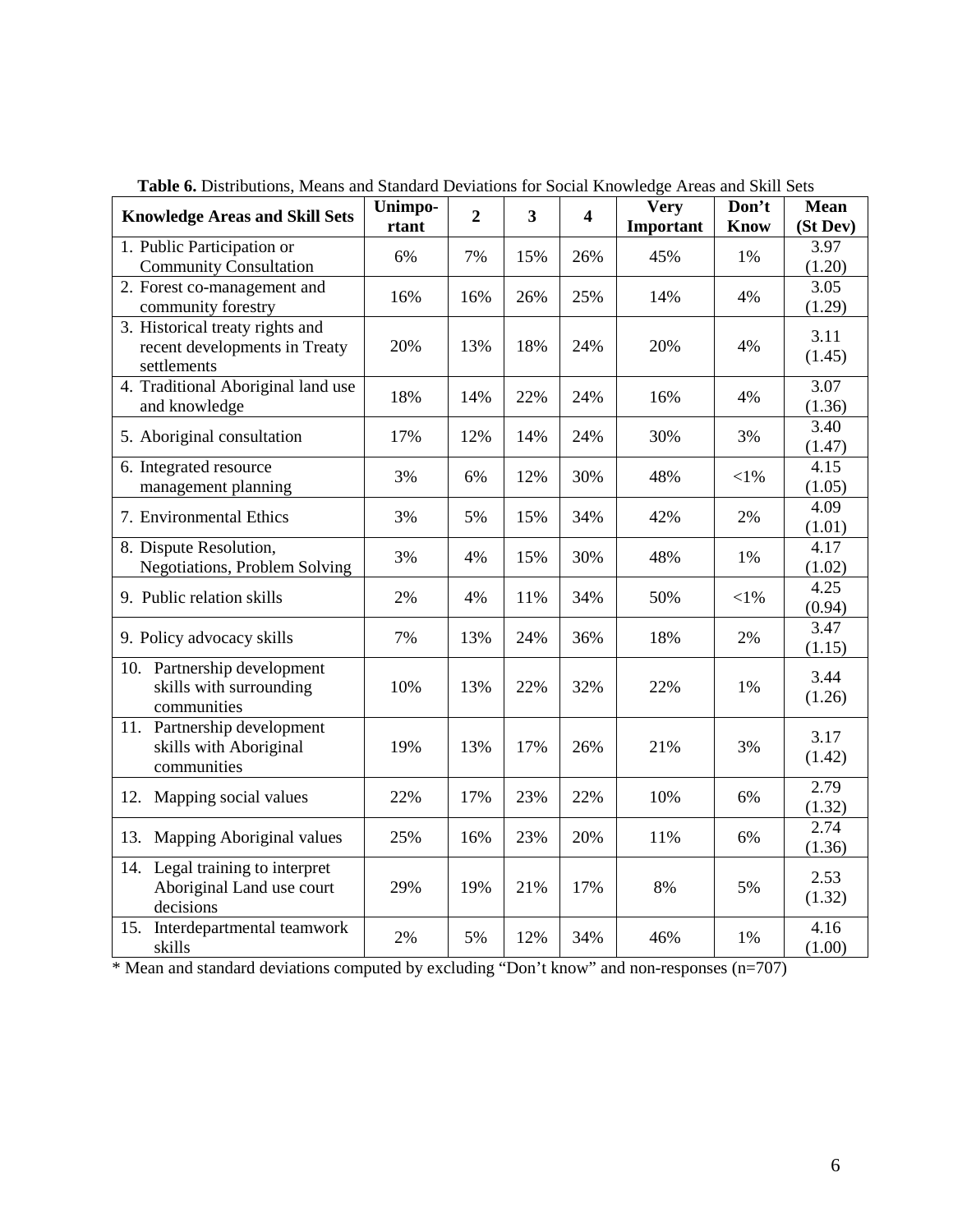## *To what extent to Foresters agree and disagree with various positions on social issues tied to the forestry profession?*

| <b>Key Statements</b>                                                                                                          | <b>Strongly</b><br><b>Disagree</b> | $\overline{2}$ | 3   | $\overline{\mathbf{4}}$ | <b>Strongly</b><br>Agree | Don't<br><b>Know</b> | Mean<br>(St Dev) |
|--------------------------------------------------------------------------------------------------------------------------------|------------------------------------|----------------|-----|-------------------------|--------------------------|----------------------|------------------|
| 1. There are few incentives for RPF to pursue<br>advanced training                                                             | 15%                                | 21%            | 22% | 28%                     | 14%                      | 1%                   | 3.05<br>(1.28)   |
| 2. Public opinion holds foresters in high regard                                                                               | 18%                                | 33%            | 28% | 17%                     | 2%                       | 3%                   | 2.49<br>(1.03)   |
| 3. Current forestry students need to be able to<br>specialize at the undergraduate level                                       | 29%                                | 28%            | 13% | 18%                     | 11%                      | 2%                   | 2.52<br>(1.36)   |
| 4. Maintaining good industry-aboriginal<br>relationships is essential for effective forest<br>management                       | 2%                                 | 5%             | 17% | 45%                     | 30%                      | $<$ l $%$            | 3.98<br>(0.93)   |
| 5. Foresters do not substantially increase their<br>employment opportunities when they obtain<br>specialized forestry training | 16%                                | 24%            | 21% | 24%                     | 10%                      | 7%                   | 2.88<br>(1.26)   |
| 6. Aboriginal people in and around my forest<br>area have much to contribute to forest<br>knowledge                            | 12%                                | 20%            | 27% | 19%                     | 8%                       | 14%                  | 2.89<br>(1.18)   |
| 7. Maintaining good industry-landowner<br>relationships is essential for effective forest<br>management                        | 1%                                 | 3%             | 9%  | 44%                     | 40%                      | 2%                   | 4.23<br>(0.81)   |
| 8. The forestry profession is not well respected in<br>my community                                                            | 16%                                | 31%            | 26% | 16%                     | 6%                       | 4%                   | 2.64<br>(1.14)   |
| 9. I am confident in my ability to use appropriate<br>scientific methodologies in applied forestry<br>research                 | 4%                                 | 11%            | 15% | 44%                     | 22%                      | 4%                   | 3.72<br>(1.05)   |
| 10. Maintaining good government-industry<br>relationships is essential for effective forest<br>management                      | 2%                                 | 3%             | 8%  | 39%                     | 48%                      | $<$ 1%               | 4.30<br>(0.86)   |
| 11. Aboriginal people's land uses are not<br>compatible with industrial logging                                                | 30%                                | 36%            | 15% | 12%                     | 3%                       | 6%                   | 2.17<br>(1.09)   |
| 12. Aboriginal people should not receive special<br>treatment in public consultation for forest<br>management $(n=946)$        | 17%                                | 27%            | 20% | 17%                     | 15%                      | 3%                   | 2.86<br>(1.33)   |
| 13. The public should play a key role in<br>monitoring progress towards sustainable forest<br>management                       | 3%                                 | 10%            | 19% | 40%                     | 27%                      | $2\%$                | 3.78<br>(1.05)   |
| 14. There is not adequate forest land base<br>available for Aboriginal traditional harvests                                    | 39%                                | 28%            | 11% | 6%                      | 3%                       | 14%                  | 1.92<br>(1.07)   |
| 15. Community forests encourage greater diversity<br>of forest-based economic development than do<br>large industrial tenures  | 11%                                | 17%            | 17% | 25%                     | 18%                      | 12%                  | 3.24<br>(1.32)   |
| 16. Aboriginal people receive adequate benefits<br>from forestry development                                                   | 12%                                | 22%            | 21% | 16%                     | 7%                       | 22%                  | 2.81<br>(1.20)   |

**Table 7.** - Distribution, Mean and Standard Deviation for Key Statements about Social Issues in Forestry

\* Means and standard deviations calculated by excluding "don't knows" and non-responses (n=244)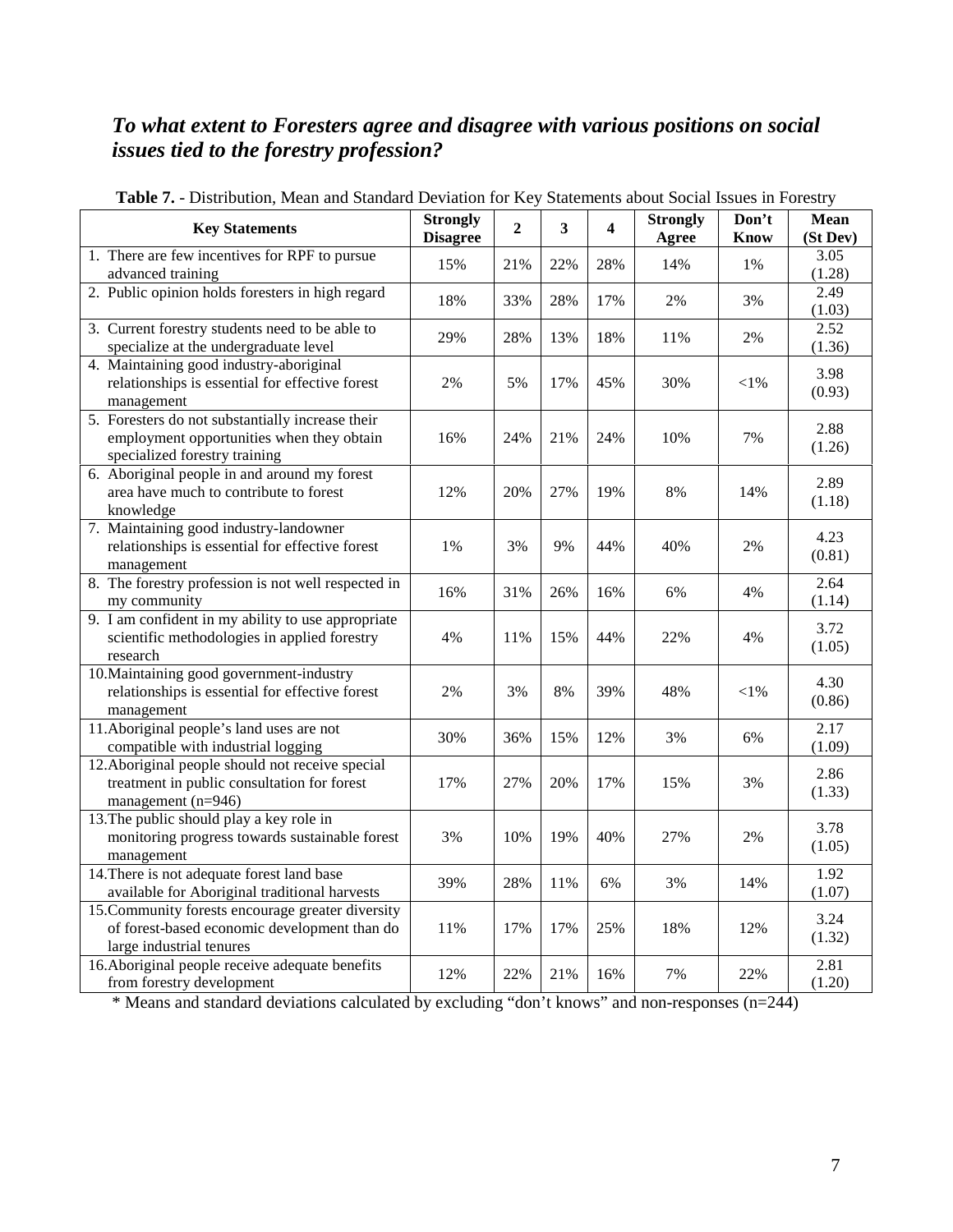When respondents were asked to rate how much they agreed or disagreed with key statements related to social issues in forestry, there was some ambiguity. Generally respondents disagreed with the statements that public opinion holds foresters in high regard (2.49) but they also disagreed with the statement that the forestry profession is not well respected in the local community (2.64). Respondents largely agreed that they are confident in their ability to apply scientific methodologies to forest research (3.72) and also that the public should play a key role in monitoring progress towards sustainable development (3.78).

In regards to their opinions on forestry education, overall they disagreed with the statement that current forestry students need to be able to specialize at the undergraduate level (2.52), but also slightly disagreed with the statement that they do not substantially increase their employment opportunities when they obtain specialized training (2.88). They generally felt neutral on the statement that there are few incentives for RPFs to pursue advanced training (3.05).

A majority of respondents agreed most strongly that maintaining good government-industry relationships is essential for effective forest management (4.30) similarly to landowner- industry (4.23) and Aboriginal-industry (3.98) relationships. The position of these means indicates that while Aboriginal-industry relationships are considered important, they are not considered as important as those relationships with the government or other landowners.

Respondents most strongly disagreed with the statements that there is not adequate forest land base available for Aboriginal tradition harvests (1.92) and that Aboriginal peoples land uses are not compatible with industrial logging (2.17). Although respondents generally disagreed that the Aboriginal people in their forest area have much to contribute to forest knowledge (2.89), they did not agree that Aboriginal people receive adequate benefits from forestry (2.81) or that they should not receive special treatment in public consultation (2.86). In summary, these findings suggest that foresters view Aboriginal peoples as an important stakeholder with land uses that are compatible with others but that they should receive more benefits and have a unique voice in discussions regarding forest management.

#### *To what extent to foresters agree and disagree with various forestry policies and practices?*

When asked how they felt about forestry policies and practices, respondents generally agreed that current provincial forest legislation and policies promote sustainable forest management (3.41) and that forestry practices that emulate natural disturbances are the best forest management strategies (3.56) but they did not agreed that species biodiversity is being threatened by current practices (2.77). In relation to more specific practices, they agreed that insect infestation suppression is adequate (3.30) and similarly did not agree that forest fire suppression is inadequate (2.23). Respondents also felt that the conversion of forest land to other uses, rather then logging, is more of a threat to forest sustainability (3.12).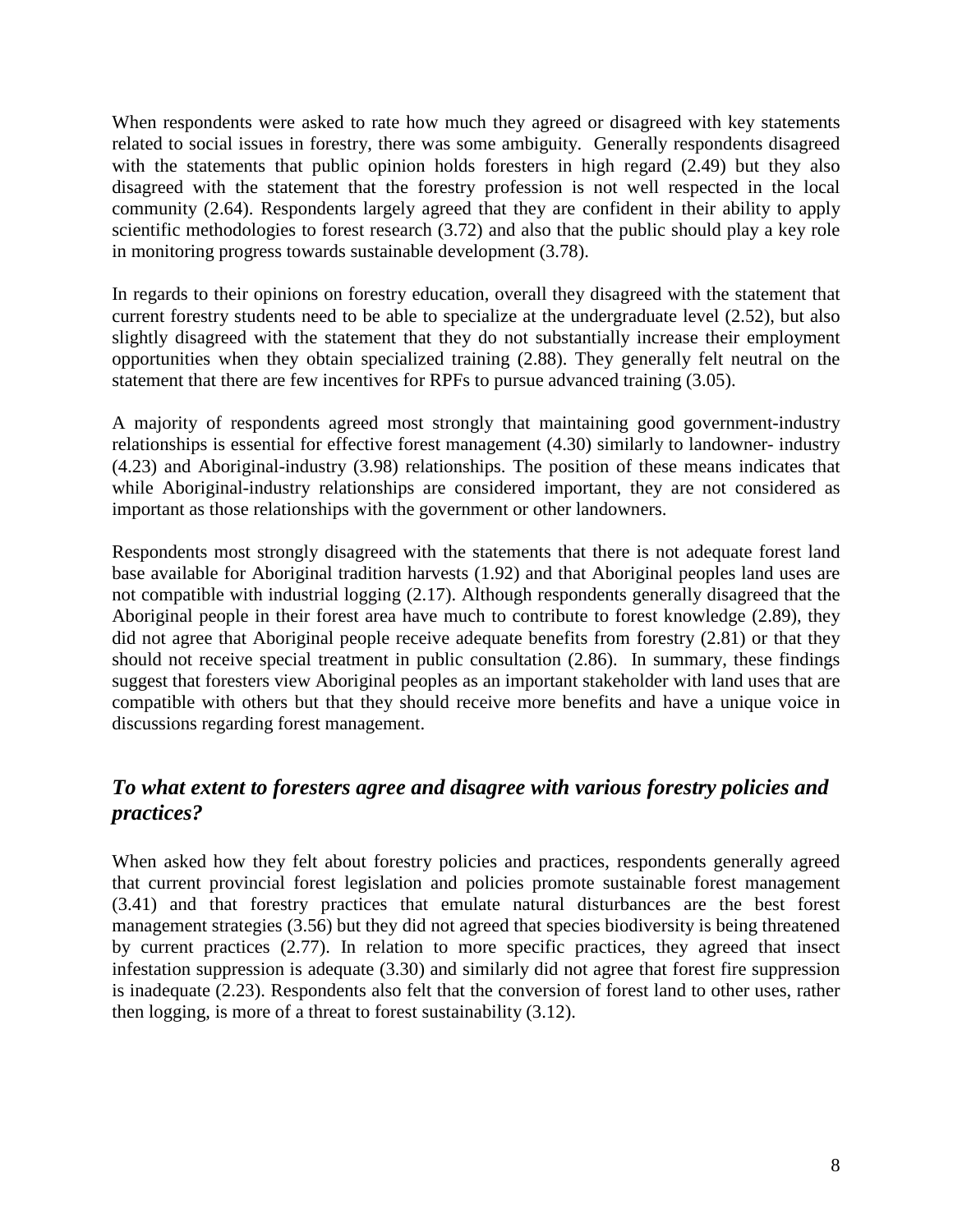| <b>Statements</b>                                                                                                                           | I OICSt Management I Oncles and I ractices<br><b>Strongly</b><br><b>Disagree</b> | $\overline{2}$ | $\mathbf{3}$ | $\overline{\mathbf{4}}$ | <b>Strongly</b><br>Agree | Don't<br><b>Know</b> | Mean<br>(St Dev) |
|---------------------------------------------------------------------------------------------------------------------------------------------|----------------------------------------------------------------------------------|----------------|--------------|-------------------------|--------------------------|----------------------|------------------|
| 17. Current provincial forest<br>legislation and policies promote<br>sustainable forest management in<br>my province                        | 10%                                                                              | 15%            | 17%          | 39%                     | 19%                      | 1%                   | 3.41<br>(1.24)   |
| 18. Species biodiversity is being<br>threatened by current forest<br>management practices                                                   | 19%                                                                              | 29%            | 17%          | 21%                     | 11%                      | 4%                   | 2.77<br>(1.31)   |
| 19. forest fire suppression is not<br>adequate in preventing major<br>forest fires                                                          | 33%                                                                              | 25%            | 13%          | 12%                     | 5%                       | 12%                  | 2.23<br>(1.25)   |
| 20.the expansion of the forest<br>industry will improve my<br>province's economy                                                            | 11%                                                                              | 20%            | 17%          | 26%                     | 23%                      | 3%                   | 3.29<br>(1.33)   |
| 21.most environmental groups tend<br>to exaggerate the environmental<br>damage caused by forest<br>management practices                     | 5%                                                                               | 8%             | 10%          | 35%                     | 41%                      | 3%                   | 4.00<br>(1.14)   |
| 22.insect infestation suppression is<br>inadequate                                                                                          | 7%                                                                               | 19%            | 19%          | 25%                     | 17%                      | 13%                  | 3.30<br>(1.24)   |
| 23. forest practices that emulate<br>natural disturbances are the best<br>forest management strategies                                      | 6%                                                                               | 11%            | 21%          | 40%                     | 19%                      | 3%                   | 3.56<br>(1.10)   |
| 24.forest companies should be given<br>a wider range of private property<br>rights on Crown lands                                           | 38%                                                                              | 21%            | 14%          | 14%                     | 9%                       | 3%                   | 2.33<br>(1.38)   |
| 25. Water resources in forested areas<br>are well protected                                                                                 | 10%                                                                              | 24%            | 18%          | 36%                     | 11%                      | 2%                   | 3.14<br>(1.19)   |
| 26.In managing this forest area, more<br>attention should be given to<br>preserving nature for its own sake<br>rather then to produce goods | 14%                                                                              | 29%            | 24%          | 22%                     | 9%                       | 2%                   | 2.82<br>(1.19)   |
| 27. The forest is a public trust that<br>should be carefully managed to<br>protect the interests of future<br>generations                   | 2%                                                                               | 6%             | 11%          | 38%                     | 42%                      | 1%                   | 4.15<br>(0.95)   |
| 28. Timber harvesting is usually the<br>best way to enhance other<br>multiple forest uses                                                   | 13%                                                                              | 28%            | 28%          | 21%                     | 6%                       | 3%                   | 2.79<br>(1.12)   |
| 29. It is more important to manage<br>this forest area for local<br>employment than for<br>environmental quality                            | 27%                                                                              | 38%            | 24%          | 8%                      | 2%                       | 2%                   | 2.18<br>(0.97)   |
| 30. The media tend to exaggerate the<br>environmental damage caused by<br>forest management practices                                       | 3%                                                                               | 8%             | 14%          | 41%                     | 33%                      | 1%                   | 3.96<br>(1.01)   |
| 31. In my forest area, conversion of<br>forest land to other uses is more of<br>a thereat to forest sustainability<br>than logging          | 20%                                                                              | 18%            | 13%          | 21%                     | 24%                      | 4%                   | 3.12<br>(1.50)   |
| 32. The best strategies for resolving<br>most forest issues in my province                                                                  | 4%                                                                               | 8%             | 15%          | 49%                     | 24%                      | $<$ 1%               | 3.82<br>(1.01)   |

**Table 8. ,** Means and Standard Deviations for Statements related to Forest Management Policies and Practices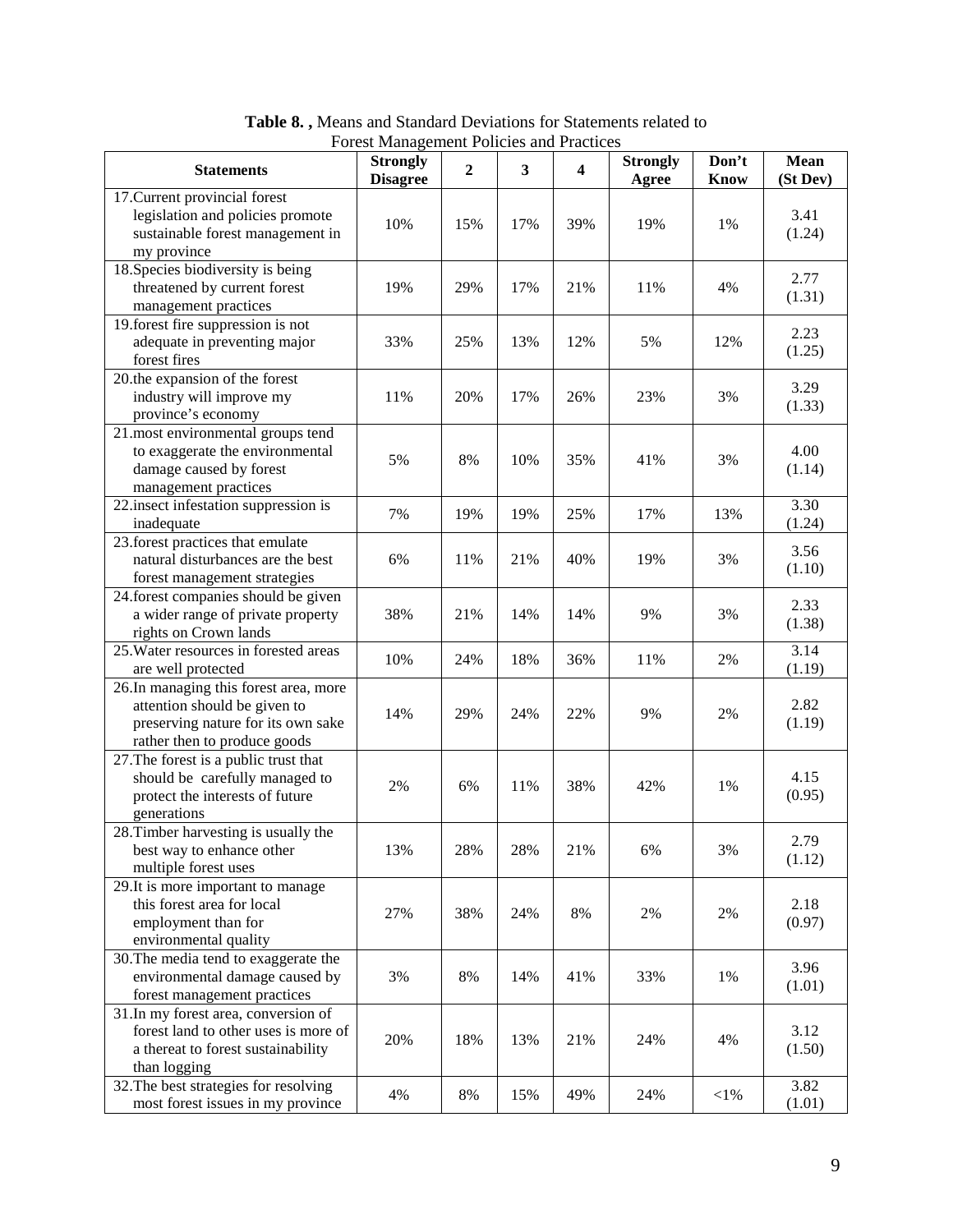| are public involvement and            |     |     |     |     |     |          |        |
|---------------------------------------|-----|-----|-----|-----|-----|----------|--------|
| negotiations with stakeholders        |     |     |     |     |     |          |        |
| 33. The best strategies for resolving |     |     |     |     |     |          |        |
| most forest issues in my province     | 16% | 33% | 30% | 18% | 3%  | 1%       | 2.59   |
| are reliance on existing              |     |     |     |     |     |          | (1.05) |
| regulations                           |     |     |     |     |     |          |        |
| 34. The best strategies for resolving |     |     |     |     |     |          |        |
| most forest issues in my province     | 2%  | 8%  | 17% | 49% | 25% | ${<}1\%$ | 3.87   |
| are reliance on experts and           |     |     |     |     |     |          | (0.94) |
| professionals                         |     |     |     |     |     |          |        |
| 35. Communities and municipal         |     |     |     |     |     |          |        |
| governments should have more          | 15% | 25% | 22% | 27% | 11% | 1%       | 2.95   |
| power in making forest                |     |     |     |     |     |          | (1.24) |
| management decisions in my area       |     |     |     |     |     |          |        |
| 36. Forest management planning and    |     |     |     |     |     |          |        |
| operations adequately meet legal      | 5%  | 14% | 19% | 26% | 10% | 26%      | 3.29   |
| obligations with respect to           |     |     |     |     |     |          | (1.14) |
| Aboriginal and treaty rights          |     |     |     |     |     |          |        |
| 37. Meeting with forest stakeholder   |     |     |     |     |     |          |        |
| groups and responding to their        | 29% | 32% | 18% | 11% | 4%  | 6%       | 2.24   |
| questions takes up too much of        |     |     |     |     |     |          | (1.12) |
| my time                               |     |     |     |     |     |          |        |
| 38. The demands of most interest      |     |     |     |     |     |          | 3.19   |
| groups are usually not consistent     | 7%  | 22% | 24% | 31% | 12% | 4%       | (1.14) |
| with sound resource management        |     |     |     |     |     |          |        |
| 39. Forest regeneration practices are |     |     |     |     |     |          | 3.39   |
| adequate to ensure future             | 8%  | 19% | 15% | 38% | 16% | 5%       | (1.20) |
| economic needs                        |     |     |     |     |     |          |        |
| 40. Public consultation mechanisms    |     |     |     |     |     |          |        |
| in my district provide the public     |     |     |     |     |     |          | 3.39   |
| with adequate involvement in          | 8%  | 16% | 15% | 39% | 15% | 7%       |        |
| forest management decision-           |     |     |     |     |     |          | (1.20) |
| making                                |     |     |     |     |     |          |        |
| 41. Forests in my area are            |     |     |     |     |     |          |        |
| successfully managed for a wide       | 5%  | 17% | 18% | 40% | 18% | 2%       | 3.49   |
| range of use and values               |     |     |     |     |     |          | (1.13) |
| 42.My province has enough             |     |     |     |     |     |          |        |
| protected areas such as provincial    | 15% | 18% | 12% | 26% | 27% | 3%       | 3.34   |
| and national parks                    |     |     |     |     |     |          | (1.43) |
| 43. Intensive forest management is a  |     |     |     |     |     |          |        |
| realistic forest management           | 3%  | 10% | 15% | 40% | 27% | 6%       | 3.82   |
| supplement to current practices       |     |     |     |     |     |          | (1.06) |
| 44. Placing high regard on public     |     |     |     |     |     |          |        |
| opinion represents a departure of     |     |     |     |     |     |          |        |
| my responsibility to manage the       | 21% | 34% | 17% | 20% | 5%  | 3%       | 2.55   |
| forest according to the principles    |     |     |     |     |     |          | (1.19) |
| of scientific management              |     |     |     |     |     |          |        |
| 45. Aboriginal values are adequately  |     |     |     |     |     |          |        |
| protected in forest management        | 5%  | 22% | 21% | 24% | 9%  | 20%      | 3.13   |
| practices                             |     |     |     |     |     |          | (1.11) |
| 46.In a democratic society, public    |     |     |     |     |     |          |        |
| preferences should ultimately         |     |     |     |     |     |          |        |
| prevail, even when these              | 25% | 37% | 18% | 15% | 6%  | 1%       | 2.39   |
| preferences conflict with the         |     |     |     |     |     |          | (1.17) |
| judgment of resource                  |     |     |     |     |     |          |        |
|                                       |     |     |     |     |     |          |        |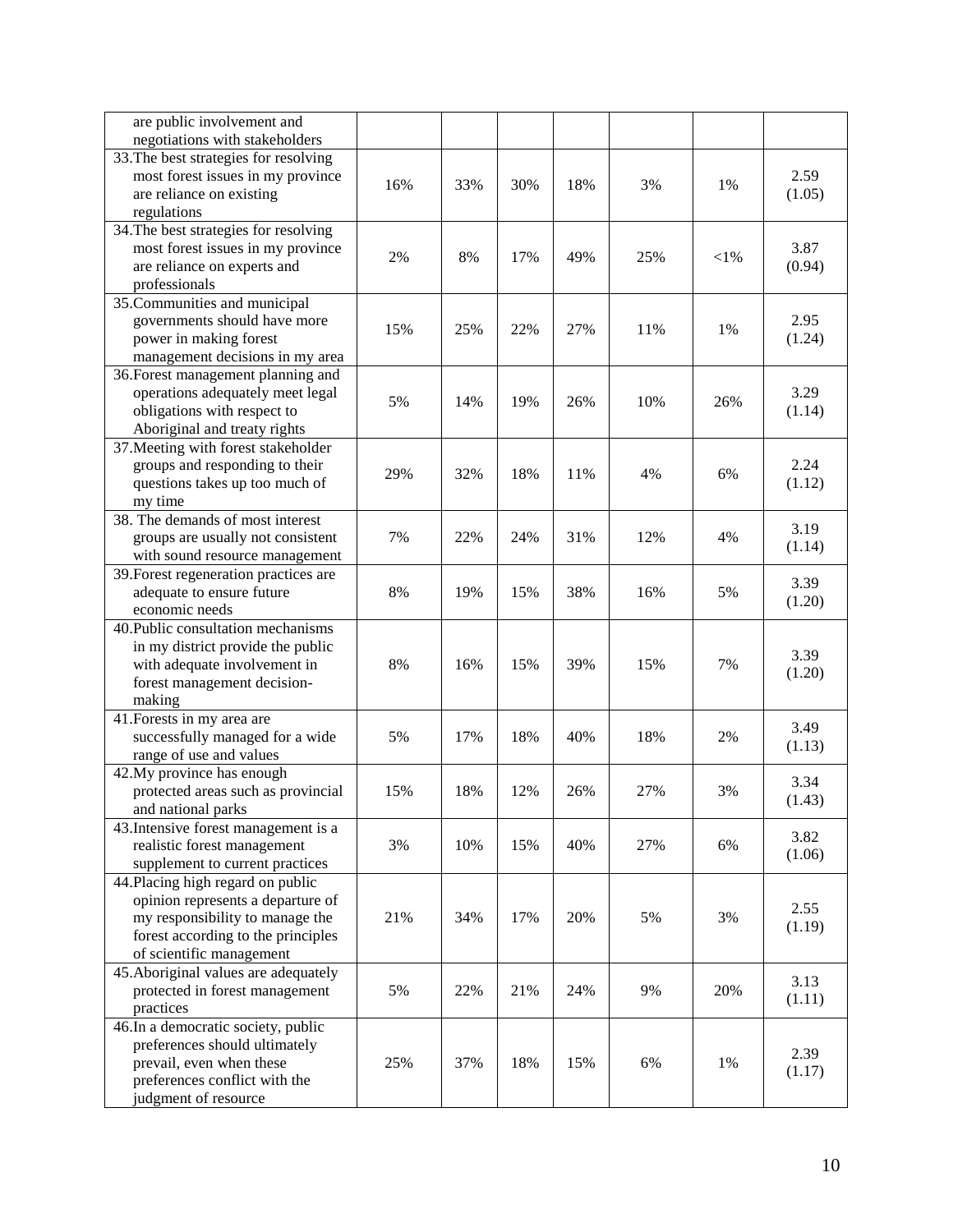| professionals                                                                                                                              |     |     |     |     |     |     |                |
|--------------------------------------------------------------------------------------------------------------------------------------------|-----|-----|-----|-----|-----|-----|----------------|
| 47. The province where I work is<br>doing a good job of meeting<br>Canada's commitments under the<br>Convention on Biological<br>Diversity | 6%  | 10% | 19% | 33% | 9%  | 22% | 3.38<br>(1.09) |
| 48. Forest policies adequately take<br>into consideration the role of<br>provincial forests in climate<br>change                           | 14% | 21% | 17% | 16% | 4%  | 29% | 2.65<br>(1.17) |
| 49. Forest inventories do not provide<br>adequate information for good<br>forest management planning                                       | 10% | 21% | 15% | 28% | 22% | 4%  | 3.31<br>(1.32) |

\* Mean and standard deviations computed by excluding "don't knows" and non-responses (n=288)

In relation to forestry and the economy respondents generally agreed that the expansion of the forest industry would improve the provincial economy (3.29), and that current regeneration practices are adequate to ensure future economic needs (3.39). Overall though they did not agree that it is more important to manage the forest for local employment than for environmental quality (2.18).

In general, respondents agreed that the forest is a public trust that should be carefully managed to protect the interests of future generations (4.15). When it comes to who decides what those interests are and how they should be protected, respondents by and large positioned forestry professionals as the knowledge authority. They agreed that environmental groups (4.0) and the media (3.96) tend to exaggerate the environmental damage caused by forestry practices. While they may not agree that placing high regard on public opinion is a departure of their responsibility in managing the forest (2.55) or that meeting with forest stakeholders takes up too much of their time (2.24), they also did not agree that public preferences should prevail even when they conflict with the judgment of resource professionals  $(2.39)$ . Furthermore, they agreed that the best strategies for resolving forest issues is to rely on experts and professionals (3.87), and to include the public and negotiate with stakeholders (3.82) rather then rely on existing regulations (2.59). These responses indicate that when it comes to forest management foresters should consult with the public but that it is their expertise above all that should guide them before public preferences, input or regulation.

One important note about the means reviewed from Tables 7 and 8 is the low number of records used to compare the means. This is the result of a high number of respondents whom did not answer or answered that they did not know if they agreed or disagreed with specific questions in each section. In the statements found in Table 7 a large number of respondents did not rate the 4th statement (maintaining good industry-aboriginal relationships are essential for effective forest management). There were 520 respondents who did not answer this question which represents approximately 54% of the records.

Similarly a high number of respondents replied that they did not know if they agreed or disagreed with the 18th, 27th, 29th and 30th statements from Table 8. These statements relate to the legal obligations towards Aboriginal and treaty rights (don't know  $= 26\%$ ), protecting Aboriginal values (don't know =  $20\%$ ), commitments to biological diversity (don't know =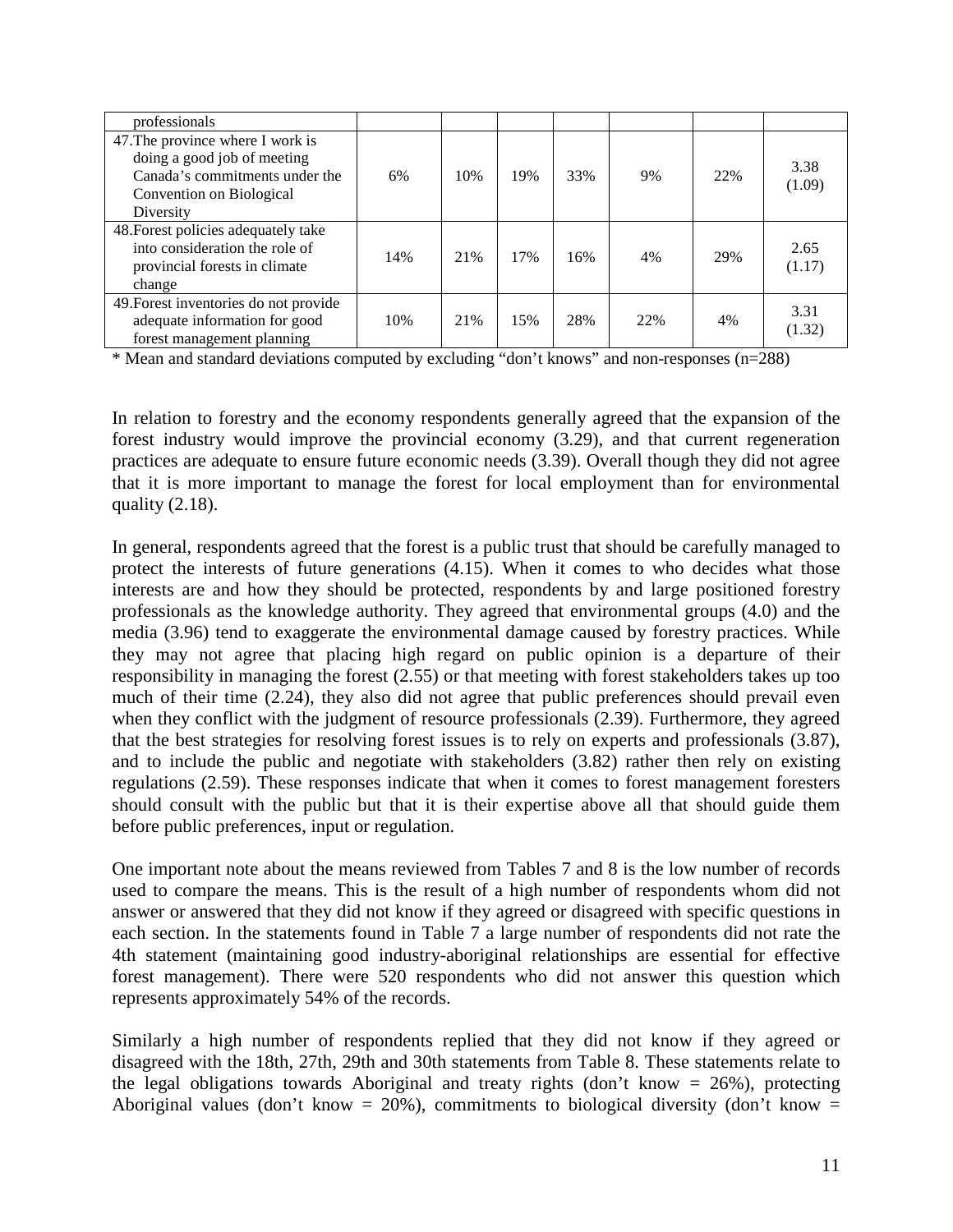22%), and the role of forests in climate change (don't know  $= 29\%$ ). The research team intends to explore the findings where certain questions are eliminated due to their high non-response rates and "I don't know" responses, particularly to those regarding Aboriginal issues.

#### *Open-Ended Questions about Greatest Career Challenges*

In addition to the close-ended questions, the survey asked foresters what were the greatest career challenges they faced in their careers. The following is a list of the top four career challenges foresters face in their careers:

#### *1. Changing Government Policy*

Respondents find the frequency and volume of forest policy, regulations and legislation changes as career challenge. Respondents reported a limited ability to influence governmental policy as a frustrating part of their careers.

#### *2. Economic Security*

Respondents frequently saw the economic viability of the forest resource sector, and thus their job security, as a career challenge. More specifically, respondents felt little option to leave a job they did not like, and find a better one, given the shortage of positions, workload increases in all forestry positions, and the uncertainties around organizational change.

#### *3. Ethics*

Respondents found it challenging exercising their personal ethics in some of the hierarchical work positions in which they found themselves. They also felt under scrutiny by too many stakeholders, including the public, Aboriginal groups and employers (company and government).

#### *4. Workplace Culture - Internal Relationships*

Many respondents reported difficulties of working with others at their workplace, in particular internal relationships with co-workers, supervisors, fellow professional foresters and other professionals outside of forestry. Foresters emphasized the need for more training in management, conflict resolution, and communication to improve workplace relationships.

# **KEY DELIVERABLES**

#### *Publications*

Author(s): Allen, Trena, Naomi Krogman, Peggy Smith and Ken VanEvery Year of publication: 2004 Article title: Renewal and Relevance: The Challenges Facing Forestry Education Journal name: Aboriginal Times. Volume 8. Issue 4. Pages: 8-11.

Trena Allen has a full draft of her thesis completed, but due to working full time for the past 2 years, and having a child, her defense is delayed until late 2007. A copy of her thesis will be sent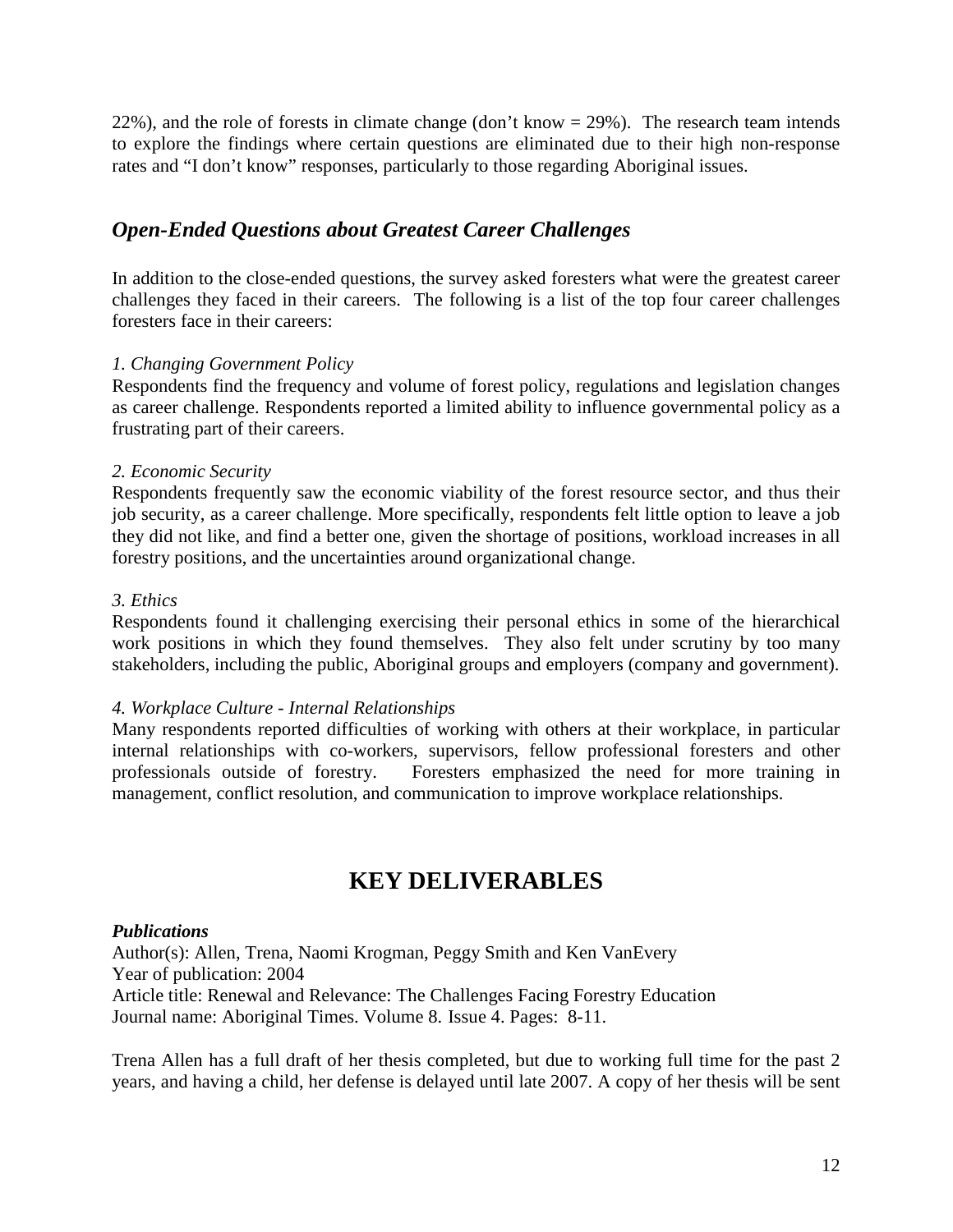to SFMN upon its completion. Ken VanEvery and Kendra Isaac received training as graduate students working on this project. Trena Allen's thesis includes two papers:

- 1. Allen, Trena and Naomi Krogman. "Career challenges for Canadian foresters: Implications for training and workplace culture." In preparation for Society and Natural Resources
- 2. Allen, Trena, Naomi Krogman and Peggy Smith. "From the Classroom to the Field and Back Again: Can Professional Forestry Education Do Enough?" In preparation for the Forestry Chronicle.

We have drafted another paper for publication from the early focus group findings:

3. Krogman, Naomi, Peggy Smith, Trena Allen and Solange Nadeau. "Challenges in Forestry Schools of Canada to Adapt Curriculum to Changing Socialscape of Forestry." In preparation for the Forestry Chronicle.

We have agreed to work on a 4th paper for publication:

4. Krogman, Naomi, Peggy Smith, Kendra Isaac, and Trena Allen. "Forester attitudes toward Aboriginal content in Forestry Curriculum and Continuing Education." To be submitted to The Environmental Professional.

We have presented the findings of this study at SFMN conferences, to the Canadian Forestry Accreditation Board members, to the Association of British Columbia Professional Foresters, and at numerous academic conferences. Numerous posters have also been presented.

Trena Allen, an Aboriginal MSc student, has nearly completed her MSc degree, and obtained a professional position as a key researcher and writer for the National Aboriginal Forestry Association. Ken VanEvery is a full time practicing professional forester, still contemplating completing his MSc.

Kendra Isaac is completing her first year in the Rural Sociology MSc program at the University of Alberta.

# **BENEFITS TO PROJECT PARTNERS AND OTHERS**

*Professional forestry associations* can benefit from this work by understanding their members' undergraduate and continuing education needs, particularly in the areas of public relation skills, dispute resolution, negotiation, problem solving, and interdepartmental teamwork skills.

*Forestry programs (for RPFs)* in Canada can also benefit from this project in terms of recommendations for curriculum reform, particularly in regards to innovative teaching methods that may be required to teach foresters how to engage with the public and Aboriginal peoples,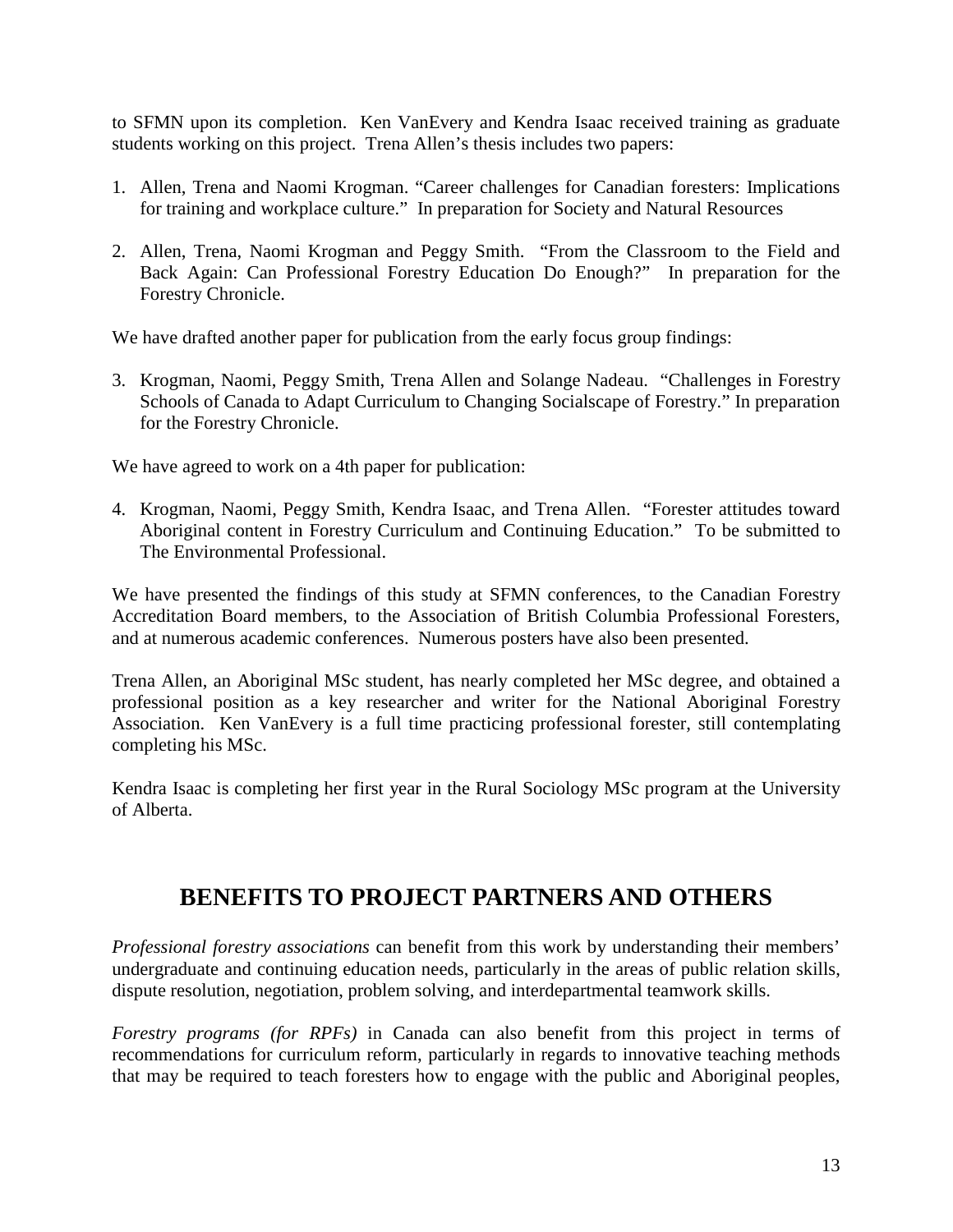given the importance it holds for foresters but the lack of importance they see to be specifically trained in these areas.

*Academics* can benefit from the project by seeing the trends in attitudes and beliefs of foresters across key areas, including their own training, their needs for skills and knowledge at different stages of their career, and the orientation RPFs have toward various social issues in Canada. This is the only survey of its kind in Canada, and could be used for comparison across provinces, across age groups, among men and women, foresters employed in different sectors, etc., thus providing a rich data set for future subgroup comparisons.

# **MANAGEMENT/POLICY IMPLICATIONS**

There are three key management and policy implications the research team wishes to emphasize:

- 1. Given the nature of knowledge areas and skills used by professional foresters changes throughout their career, where technical skills and natural sciences are more important in early career and more complex multi-stakeholder, social science and humanities-related knowledge areas and skills are important in late career, continuing education programs need to provide more opportunities and perhaps requirements to complete courses and experiential learning opportunities in these late career areas, of which are not strong in undergraduate training. Forestry programs needs to provide students more mentoring from experienced foresters.
- 2. While foresters in our sample view Aboriginal peoples as an important stakeholder with a unique voice in forest management, and generally agree that Aboriginal peoples should receive more benefits from forestry, foresters did not rank the importance of Aboriginalrelated formal training highly. This suggests that forestry educators need to create innovative learning environments for topics which are of importance on the job, but not seen as those learned best in a classroom at the undergraduate level. This finding could also imply that the value of understanding Aboriginal history and entitlements has not been cultivated in forester education, thereby devalued later on, even when it is clear to foresters Aboriginal people are not just another stakeholder.
- 3. Our open-ended question about foresters' greatest career challenges suggests that foresters feel ill-prepared to demonstrate social skills across a wide range of demands on the job, including understanding and translating (shifting) policy into action, exercising their own ethics amidst demands by several forest stakeholders, and finding a fruitful way to work with difficult co-workers and associates of the forest industry. Foresters appear to need far more support in these areas from their professional forestry associations, and more training to see alternatives to respond to difficult social situations and choices among competing interests.